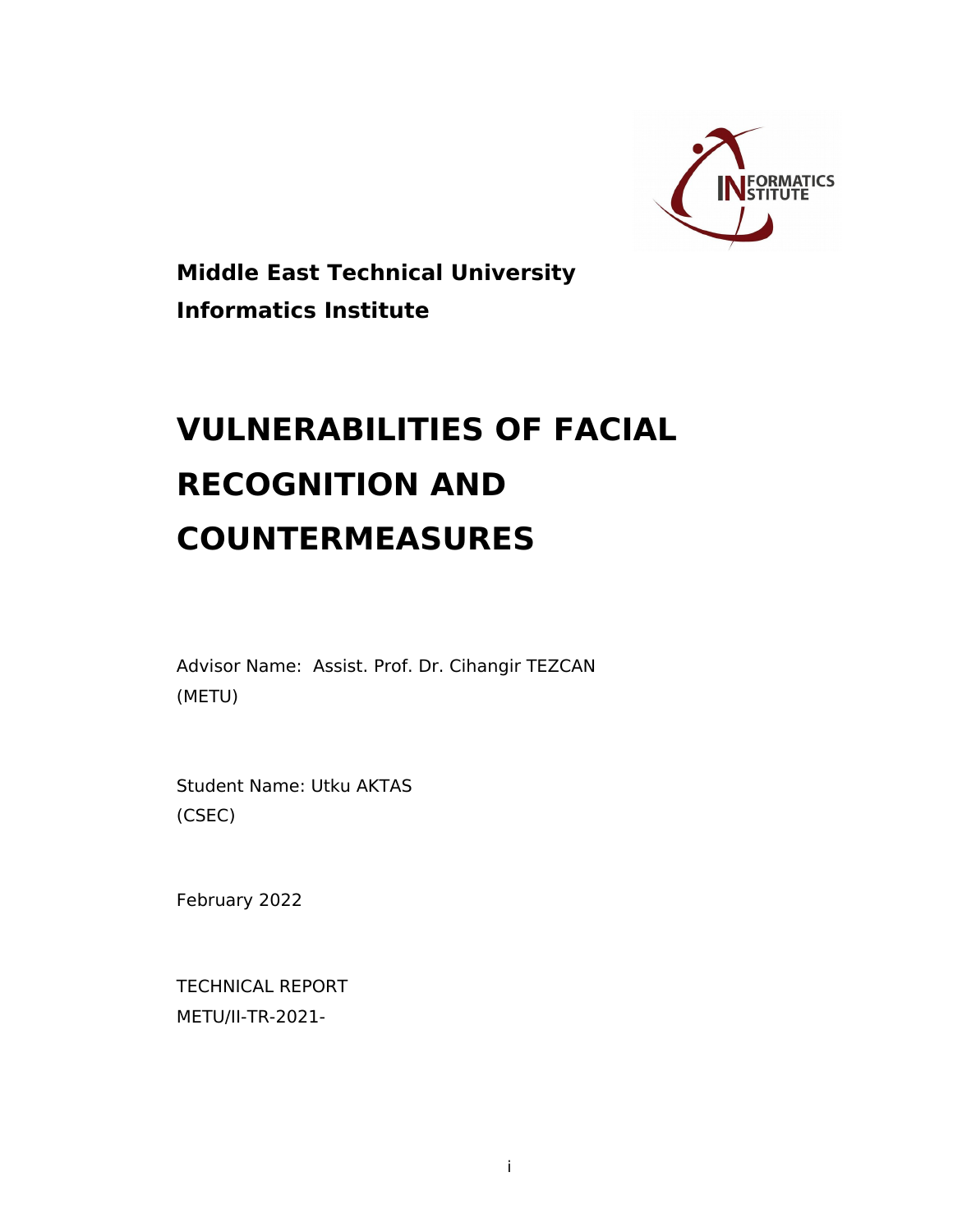

**Orta Doğu Teknik Üniversitesi Enformatik Enstitüsü**

# **YÜZ TANIMA SİSTEMLERİNİN ZAFİYETLERİ VE ÖNLEMLERİ**

Danışman Adı: Assist. Prof. Dr. Cihangir TEZCAN (ODTÜ)

Öğrenci Adı: Utku AKTAS (CSEC)

Şubat 2022

TEKNİK RAPOR ODTÜ/II-TR-2021-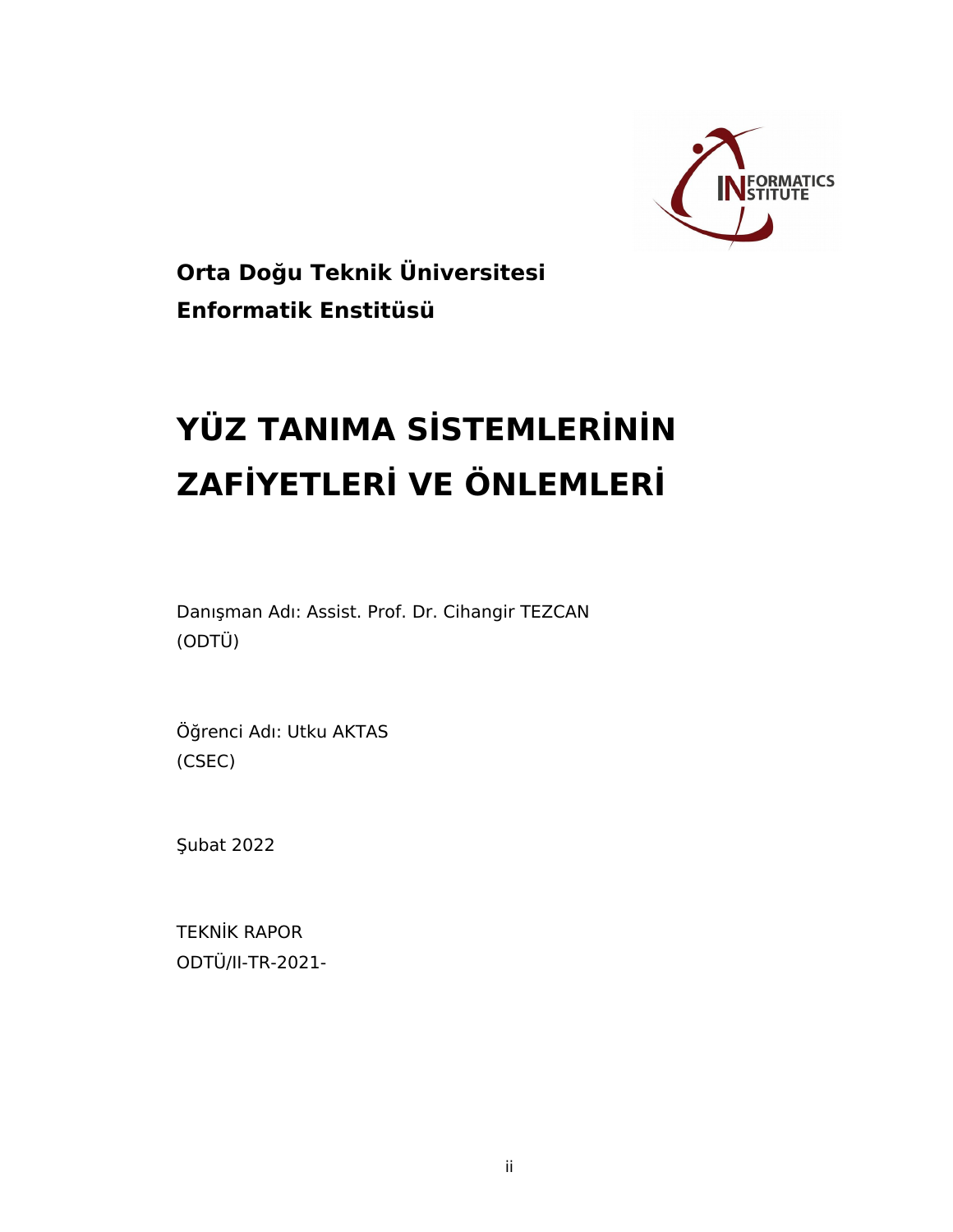### **REPORT DOCUMENTATION PAGE**

**1. AGENCY USE ONLY (Internal Use) 2. REPORT DATE**

08.02.2022

#### **3. TITLE AND SUBTITLE**

#### **Vulnerabilities of Facial Recognition and Countermeasures**

| 4. AUTHOR (S) | 5. REPORT NUMBER (Internal Use) |
|---------------|---------------------------------|
|               | METU/II-TR-2021-                |
| Utku AKTAŞ    |                                 |

#### **6. SPONSORING/ MONITORING AGENCY NAME(S) AND SIGNATURE(S)**

Non-Thesis Master's Programme, Department of Cyber Security, Informatics Institute, METU

Advisor: Asst. Prof. Dr. Cihangir Tezcan | Signature:

#### **7. SUPPLEMENTARY NOTES**

#### **8. ABSTRACT (MAXIMUM 200 WORDS)**

Due to the developments in deep learning, the use of face recognition systems started to spread rapidly. Face recognition systems, which are used for purposes such as unlocking phones, entering our offices, or tracking citizens of states, also bring several problems. Attackers can find a weakness of the face recognition systems and avoid detection by facial recognition systems in various ways. Additionally attackers may carry out an impersonation attack which is the act of tricking the system by looking like an authorized person. In this research, basic building blocks of face recognition algorithms, face recognition vulnerabilities, how the attacks occur and what precautions can be taken are examined. It has been understood that it is difficult to reach a generalizable result because of a variety of facial recognition systems. In addition, attacks and countermeasures may differ according to the target system.

| <b>9. SUBJECT TERMS</b>                           | <b>10. NUMBER OF PAGES</b> |
|---------------------------------------------------|----------------------------|
| Face recognition, deep learning, vulnerabilities, | 27                         |
| anti-spoofing                                     |                            |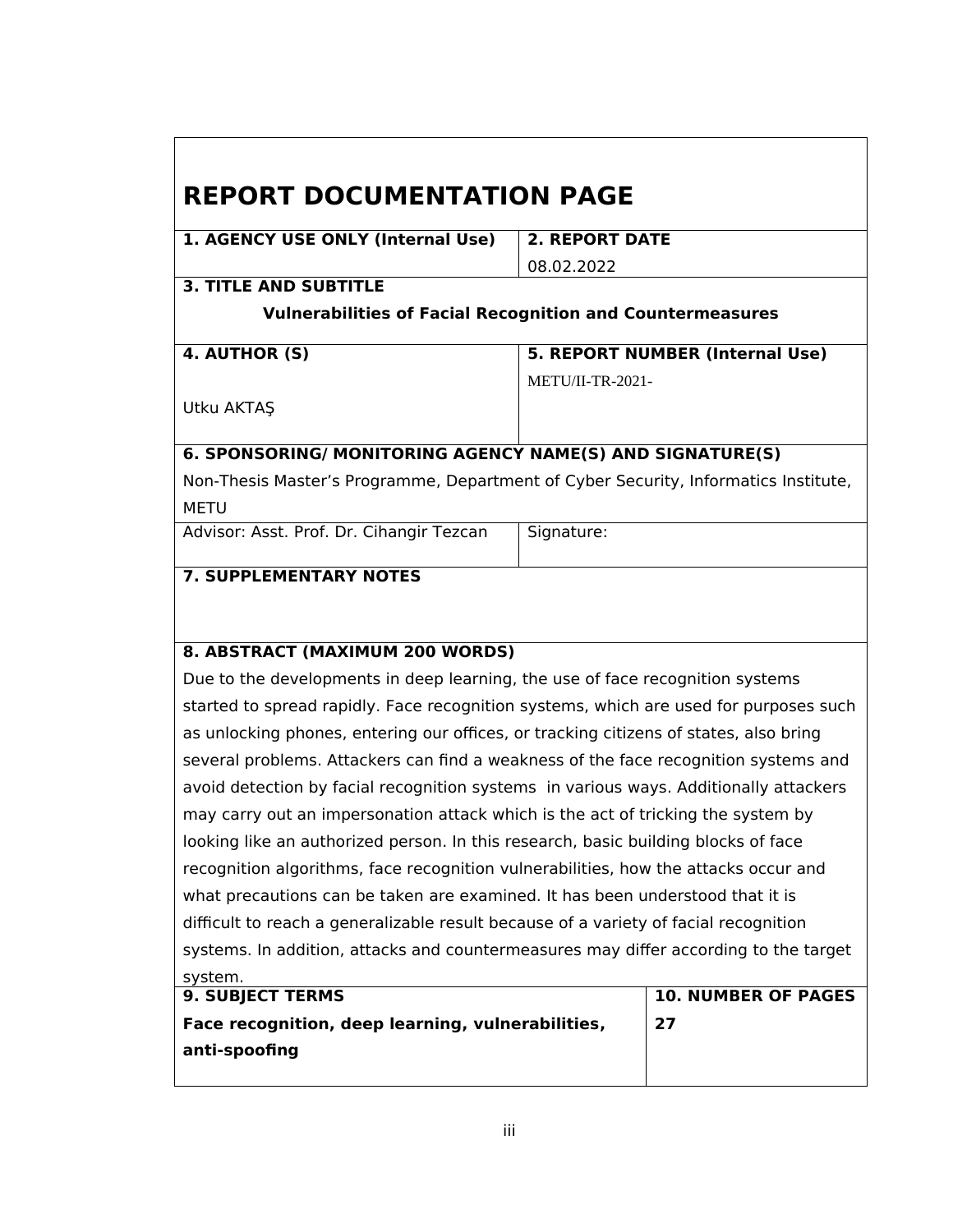# <span id="page-3-0"></span>**Table of Contents**

| CHAPTER 3 - VULNERABILITIES AND KNOWN ATTACKS 11<br>3.2. Attack Types in Terms of Target Knowledge 12 |  |
|-------------------------------------------------------------------------------------------------------|--|
|                                                                                                       |  |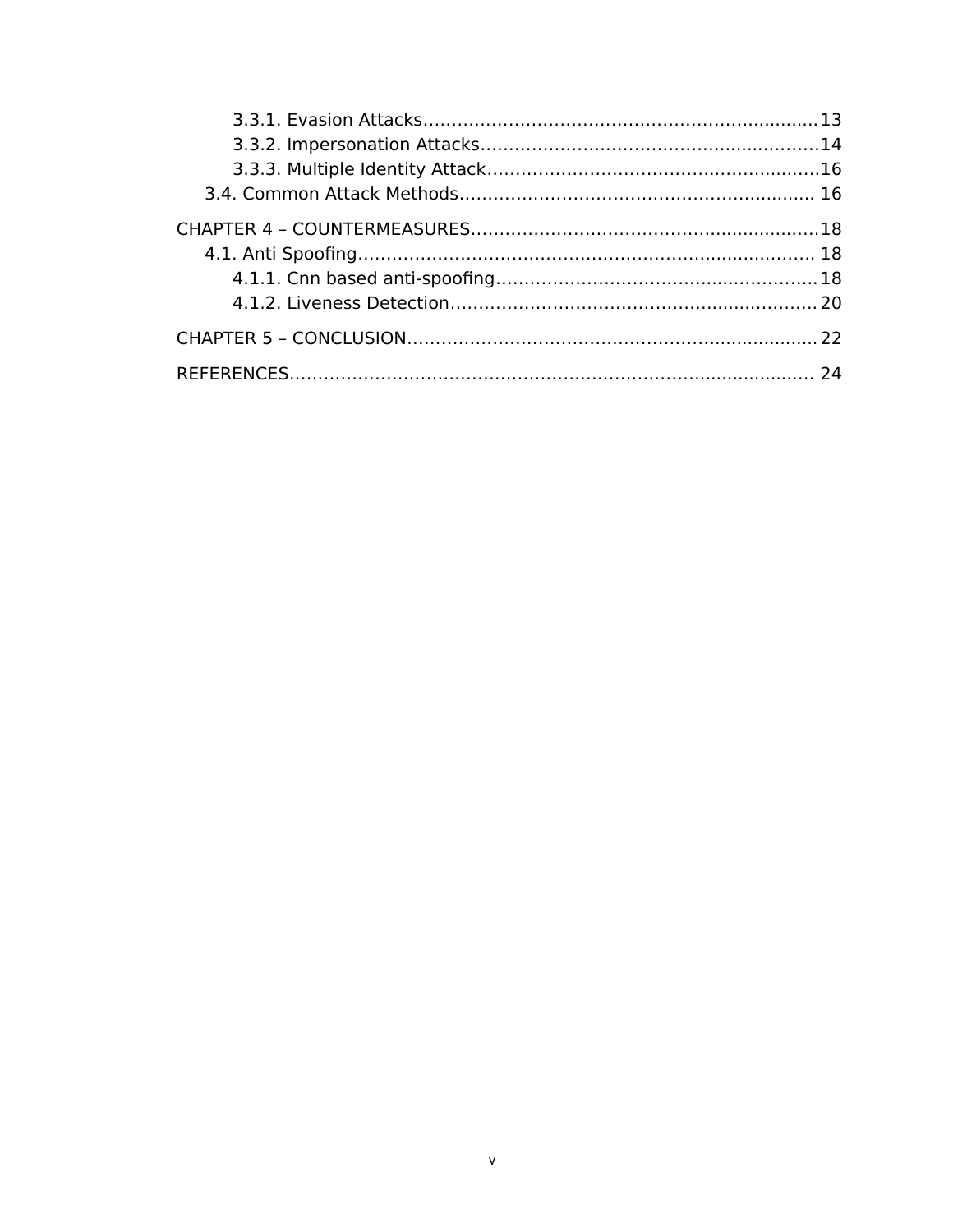## <span id="page-5-0"></span>**List of Abbreviations**

**BIM: Basic Iterative Method BMIM:** Binary Mask Iterative Method **C & W:** Carlini & Wagner's Method **CNN:** Convolutional Neural Network **CSD-S:** Common Specific Decomposition for Specific **DL:** Deep Learning **FAS:** Face Anti-spoofing **FGSM:** Fast Gradient Sign Method **LFW:** Labeled Faces in the Wild **MIM:** Momentum Iterative Method **RCNN:** Region-based Convolutional Neural Network **ReLU:** Rectified Linear Unit **SIFT: Scale Invariant Feature Transform SURF:** Speeded Up Robust Features **Tanh:** Tangent Hyperbolic Function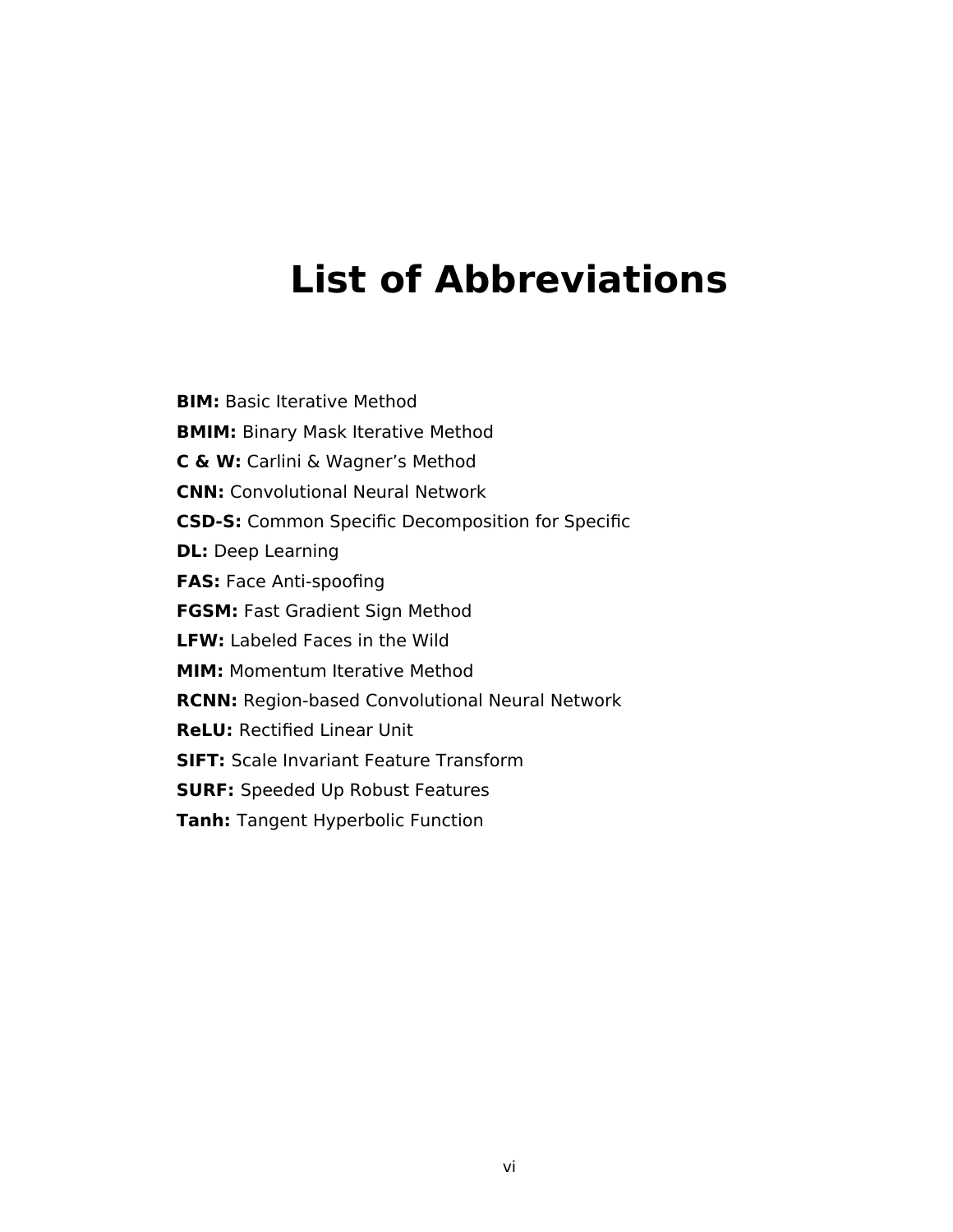## <span id="page-6-0"></span>**ABSTRACT**

Due to the developments in deep learning, the use of face recognition systems started to spread rapidly. Face recognition systems, which are used for purposes such as unlocking phones, entering our offices, or tracking citizens of states, also bring several problems. Attackers can find a weakness of the face recognition systems and avoid detection by facial recognition systems in various ways. Additionally attackers may carry out an impersonation attack which is the act of tricking the system by looking like an authorized person. In this research, basic building blocks of face recognition algorithms, face recognition vulnerabilities, how the attacks occur and what precautions can be taken are examined. It has been understood that it is difficult to reach a generalizable result because of a variety of facial recognition systems. In addition, attacks and countermeasures may differ according to the target system.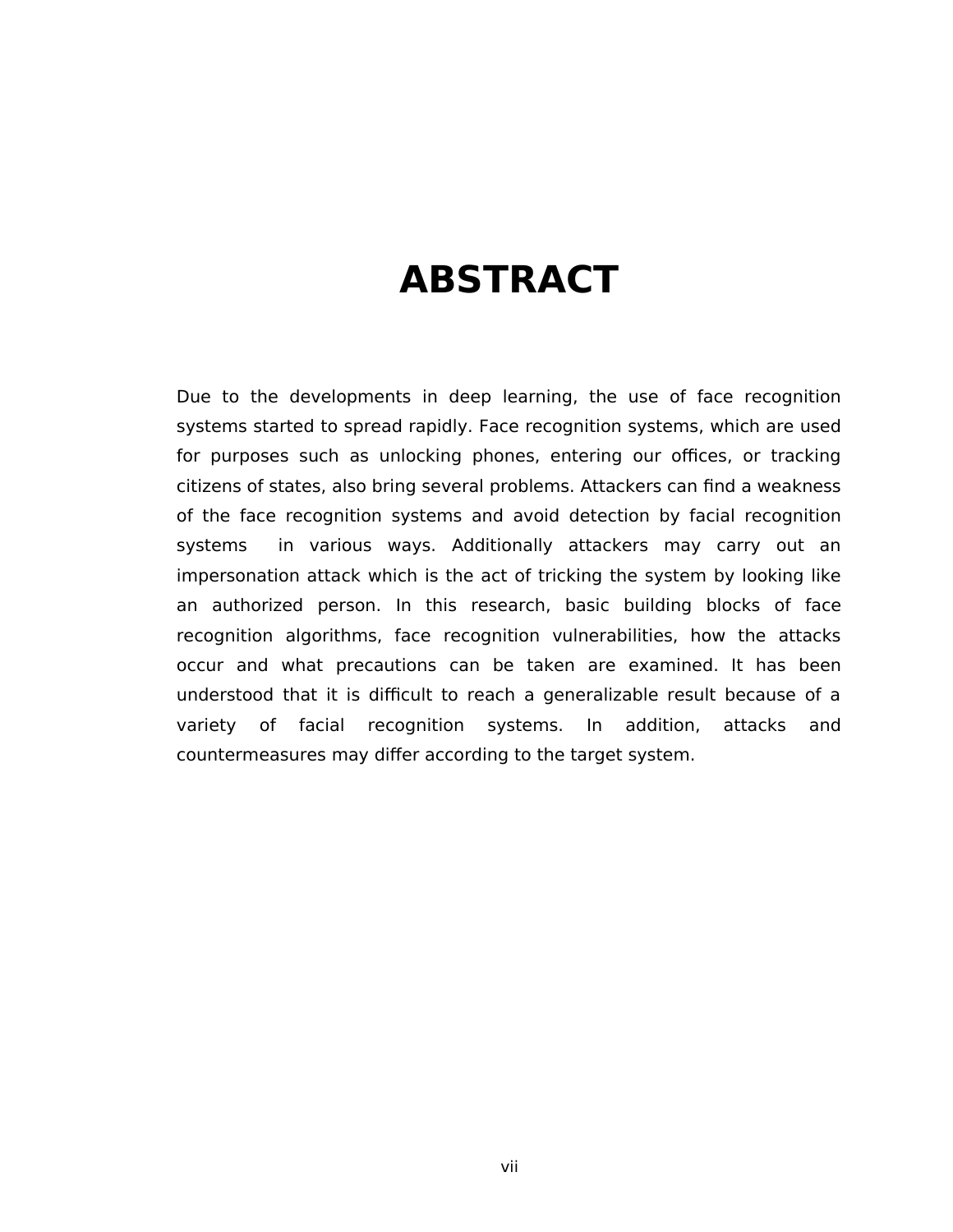# <span id="page-7-0"></span>**CHAPTER 1 - INTRODUCTION**

Face recognition algorithms have been changed since the latest improvements in deep learning. Most of these algorithms use deep learning (DL) especially Convolutional Neural Networks (CNN). Face recognition system used in various areas such as:

- Unlocking phone
- **•** Banking systems
- **•** Airport security
- **Surveillance**
- Market payments

Unfortunately, deep learning-based models involve some vulnerabilities. Many studies show that face recognition models can be tricked by crafted inputs. Attackers often develop re-impersonation attacks, as well as evasion methods. Physical attacks such as using 2d or 3d masks and electronic displays are the most common attack types. These attacks are called presentation attacks, they also comply with the definition of a replay attack. Another attack method is to create a similar input by analyzing the input image or features extracted from the image [1]. In evasion attacks, manipulating input images can be a useful method [2]. In one study, an attacker was able to successfully apply an evasion attack on two popular deep learning models with a sticker on his hat [3]. Apart from this, crafting input image methods also gave successful results to deceive the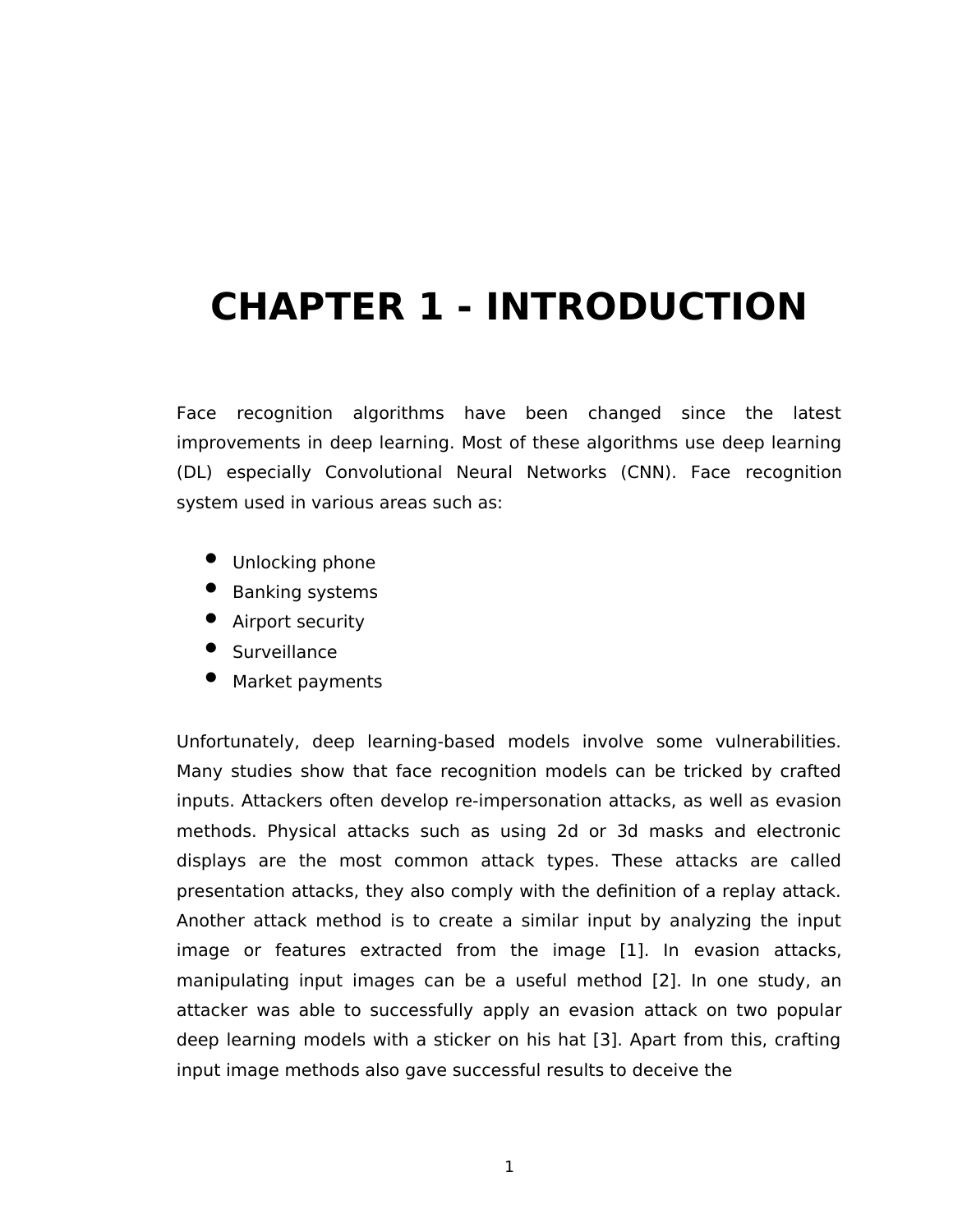system [4]. As attacks emerged, these attacks and the measures that could be taken began to be studied in the academic field. A large part of the work done is on preventing a single type of attack. In one study, a successful antispoofing result was obtained by adding a 3-dimensional feature analysis module alongside the deep learning model [5]. In another study, an additional class was added to the deep learning model and it was tried to differentiate fake and genuine with the model [6]. Apart from providing security with the model, there is also a study that checks the liveness detection with additional hardware [7]. However, taking security measures with liveness detection can negatively affect usability [8]. In a recent study [9], it has been focused on not only one attack type but multiple at once. Authors proposed a deep learning based solution, MixNet, for presentation attacks including 13 different types of presentation attack [9]. However, that paper does not include input feature manipulation attacks.

In this study, different attack and defense methods that have been carried out so far will be classified and examined in detail. To be able to understand the vulnerabilities, key components of the face recognition algorithms will be explained in Chapter 2. Different types of attacks will be mentioned and why these attacks are working will be clarified in Chapter 3. Although weaknesses exist, there are countermeasures for some of the vulnerabilities. Chapter 4 explains these countermeasures in detail. Finally, we conclude with unresolved security weaknesses at Chapter 5.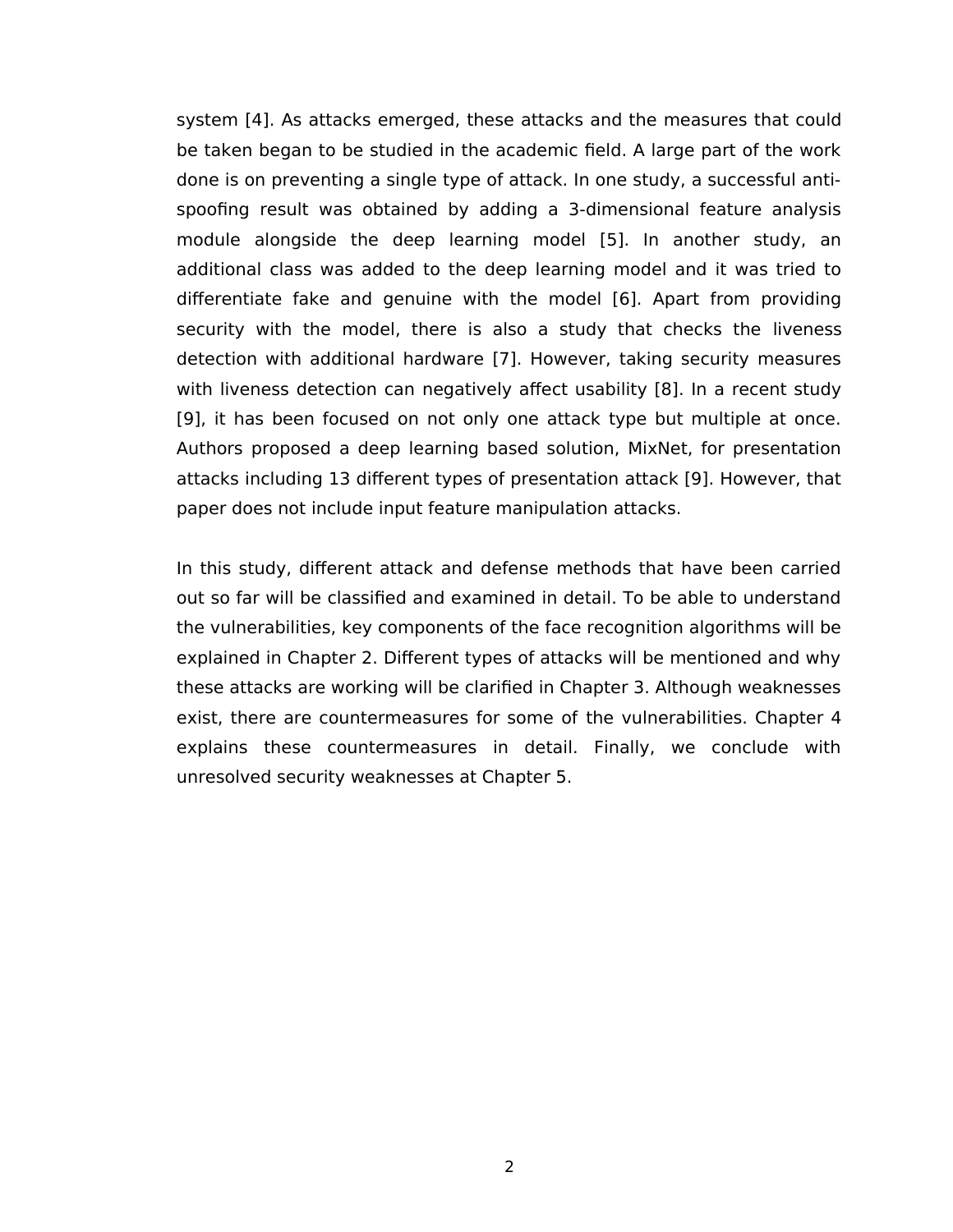# <span id="page-9-0"></span>**CHAPTER 2 - FACE RECOGNITION METHODS**

Face recognition systems can be developed with many algorithms. The most widely used and up-to-date method today is deep learning models. Deep learning methods extract information from the input, apply a variety of processes and try to match the result with the targeted result which is called ground truth. Deep learning methods also give higher accuracies compared to classic image processing algorithms.

### <span id="page-9-1"></span>**2.1. Definition of Face Recognition**

Facial recognition systems are used to determine the identity of a person using image or video data. The data of the people are kept in a predetermined database. The face recognition algorithm processes the input data and compares it with the data in the database. In this way, the match is made and the identity of the person is determined.

### <span id="page-9-2"></span>**2.2. Face Recognition Steps**

To be able to match given input to the database, we need to detect faces from the input. After finding the faces, different algorithms can be used to extract information. Human face has specific characteristics and algorithms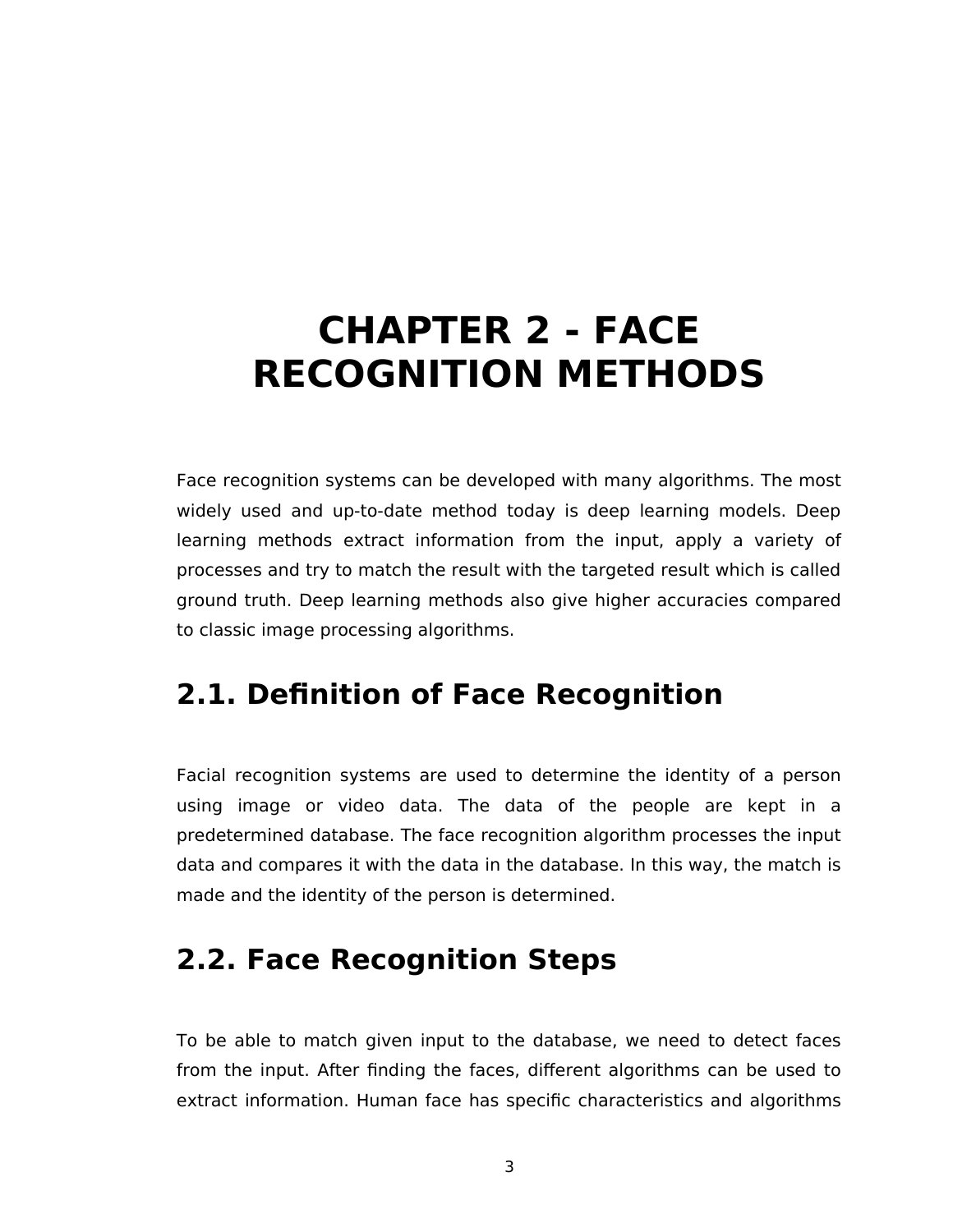focus on these characteristics and try to extract features. These features may include the shape of the face, distance between eyes and mouth and/or nose as well as complex patterns in case of deep learning based feature extraction. Explainable artificial intelligence focuses on what features a deep learning model learns.

#### <span id="page-10-0"></span>**2.2.1. Face Detection**

This is the first step of face recognition. Face detection aims to find the location of the face of a person. Location returns as a bounding box which is a rectangular shape including pixel coordinates of the rectangles corners.

Face detection can be done by template matching algorithms, feature extraction methods or rule based methods. Among different types of face detection methods, we are going to focus on deep learning based algorithms.

#### <span id="page-10-1"></span>**2.2.2. Face Identification**

Face identification allows us to match detected faces or their extracted features with the images or features in the database. The match with the highest probability is returned if it is above a certain threshold and identification is provided.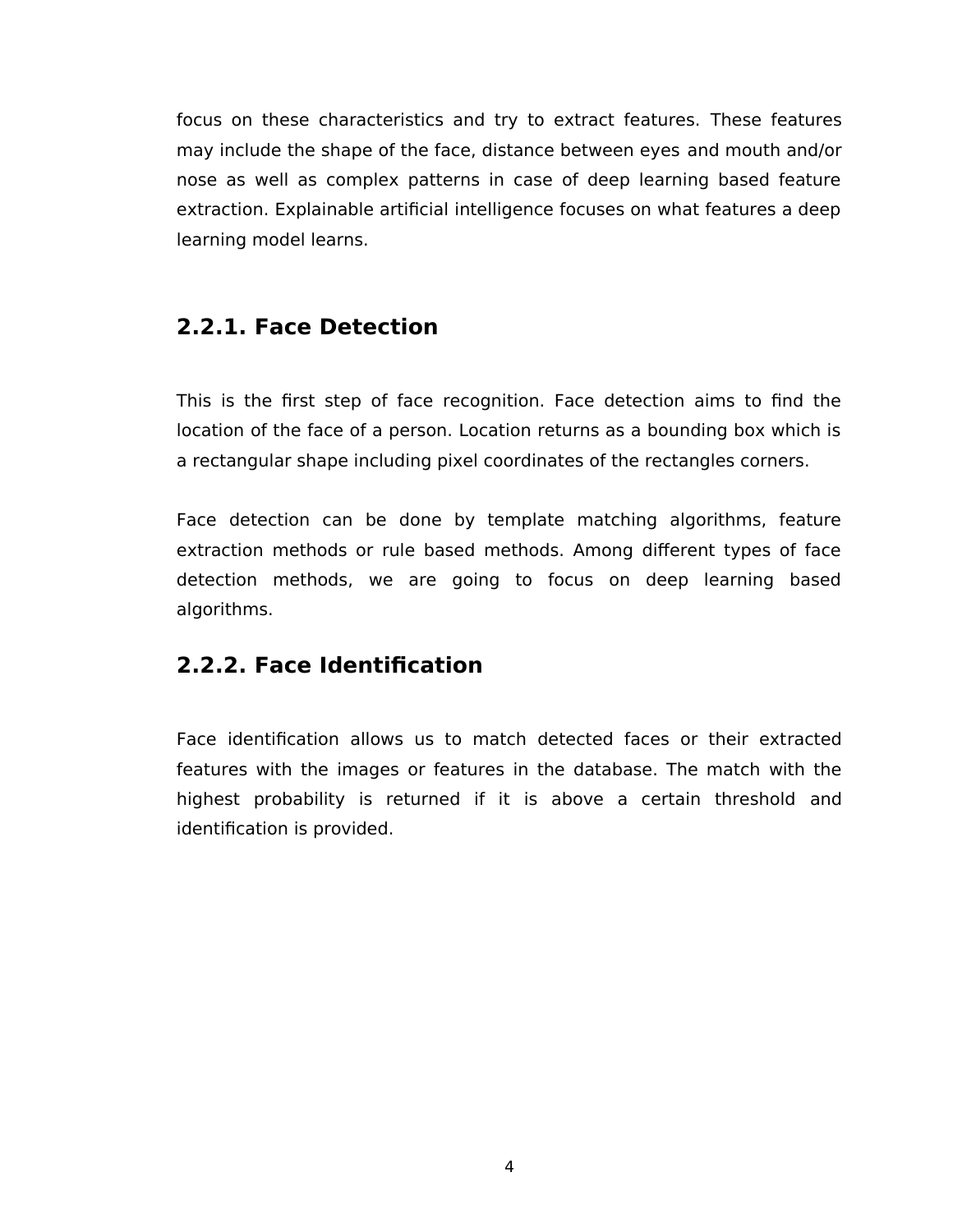### <span id="page-11-0"></span>**2.3. Face Recognition with Deep Learning Models**

Convolutional Neural Networks (CNNs) are widely used for object detection, localization and classification. Input of CNNs can be digital images. They can output features extracted from those images or coordinates of found faces.

Supervised deep learning models should be trained with a dataset including input images and target results. Models have hyperparameters that will be learned from the step called training. To be able to calculate the accuracy, a small portion of the dataset is separated and used for evaluation after training.

We are going to explain basic structures of CNN's and some of the most common feature extraction methods. Vulnerabilities often occur at loss function of CNN or feature extraction part.

#### <span id="page-11-1"></span>**2.3.1. Feature Extraction Algorithms**

Main objective of feature extraction is reducing the number of dimensions and obtaining main characteristics of the data.

Scale Invariant Feature Transform (SIFT) is an algorithm that aims to find the keypoint of the given image. It is prone to image scale and image transformations such as rotation and translation.

Speeded Up Robust Features (SURF) is a feature detector that can be used in object recognition. It is useful for locating key points of the objects in the scene.

VGG is a well-known CNN based deep learning architecture where it has been used for image classification tasks. It is also commonly used to extract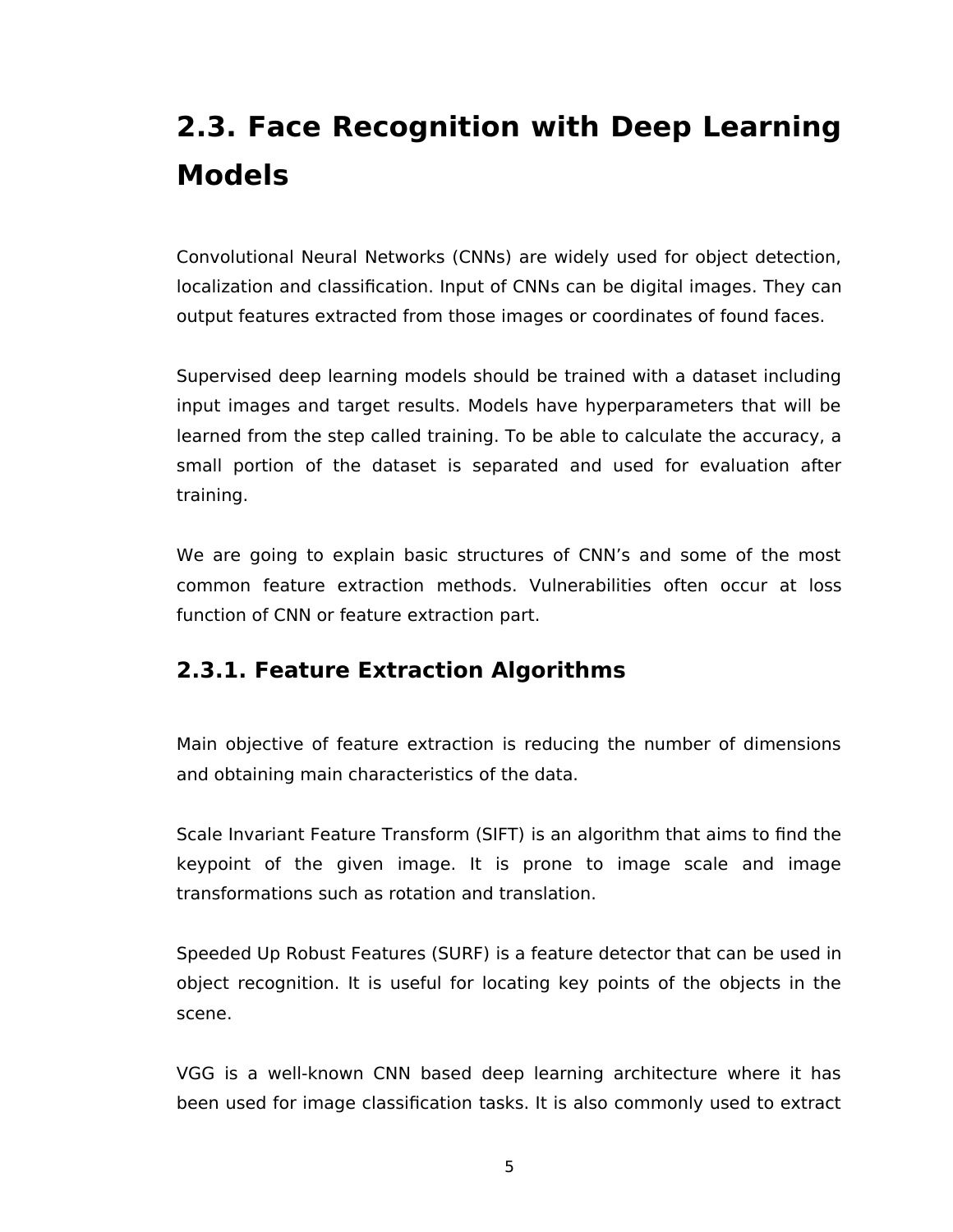features from the images. The method is called VGG16 feature extraction. To do this, input is forwarded to a pretrained VGG model and results before the last layer are fetched. These results can be used as image features. The last layer of the model is used for predicting the class of these features which consist of Imagenet dataset classes.

#### <span id="page-12-0"></span>**2.3.2. Neuron**

Neuron is the core building block of neural networks. It takes input from the previous layer, applying matrix operations with weights and biases which are hyperparameters of the network. It uses an activation function and passes the result to the next layer.

#### <span id="page-12-1"></span>**2.3.3. Activation Functions**

It is a mathematical operation used to learn complex features from the given data. It also provides non-linearity.

Sigmoid is a function that returns value between 0 and 1. One of the use cases is binary classification where only two different classes exist. Formula:

 $S(x)=1/[1+e^{-x}]$ 

Tangent Hyperbolic Function (Tanh) is similar to sigmoid. It is a function that returns value between -1 and 1.

Formula:

 $S(x)=|e||x-e^{-x}|/|e^{x}+e^{-x}|$ 

Rectified Linear Unit (RELU) is a function that returns value 0 for negative values and value itself for positive input. ReLU is also a widely used activation function.

Formula:

 $max(0, x)$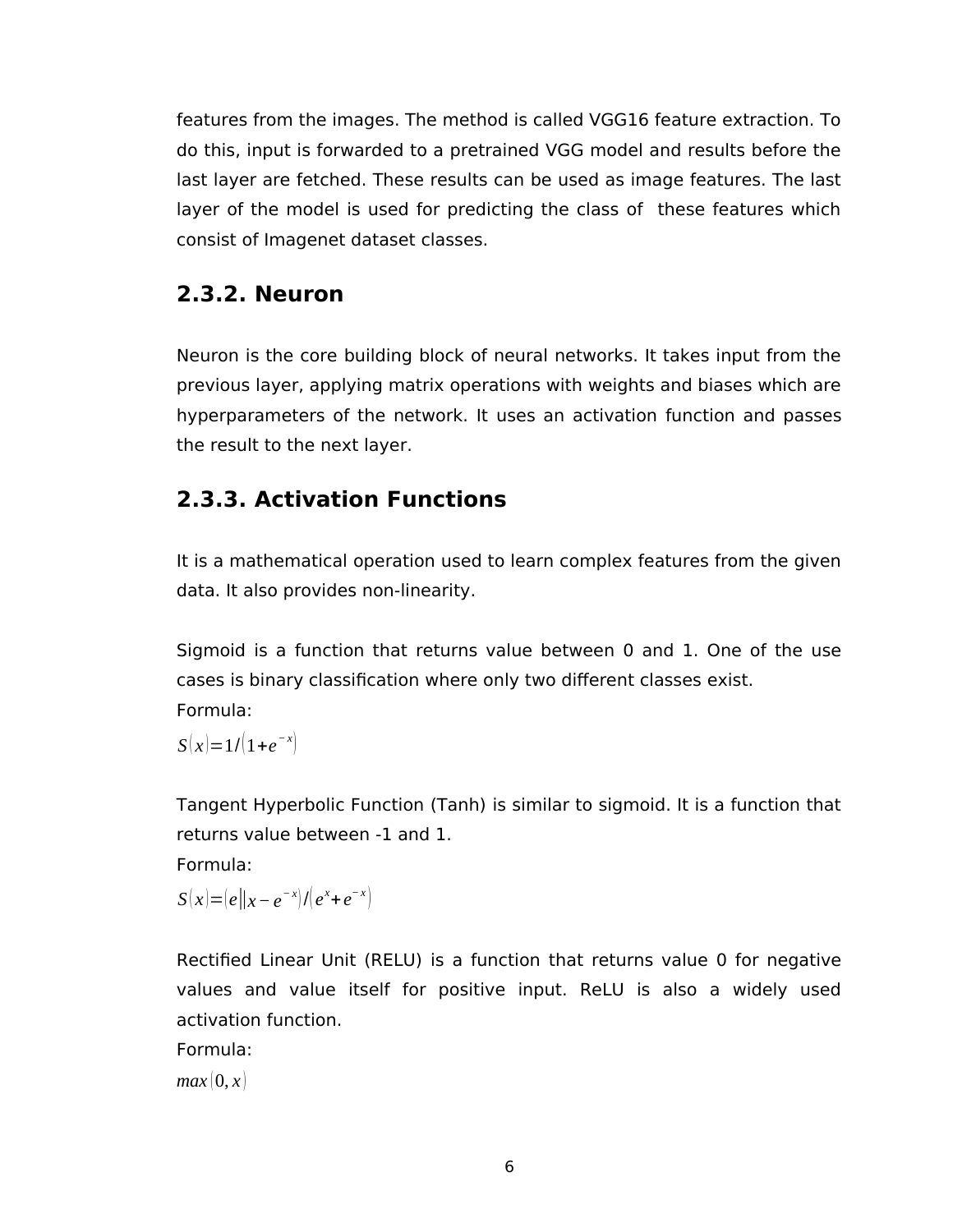#### <span id="page-13-0"></span>**2.3.4. Convolutional Layer**

It is a mathematical process that takes both input data and a small size filter(kernel) and extracts features from the input. Some of the predefined filters include edge detection, sharpening and blurring. It involves multiple neurons.

#### <span id="page-13-1"></span>**2.3.5. Pooling**

Helps to down sample while preserving information. It reduces computational cost and fastens the train duration of the model.

In max pooling, a sliding window used on input data and maximum value in that window is chosen. The main idea is that the biggest value includes most of the information.

In average pooling, a sliding window used on input data and average value in that window is calculated.

#### <span id="page-13-2"></span>**2.3.6. Loss Functions**

To be able to determine how well the model is, loss functions are used. It compares predicted value and actual value which is called ground truth.

Some of the common loss functions are:

- Mean Absolute Error (L1 Loss)
- Mean Square Error (L2 Loss)
- Hinge Loss

#### <span id="page-13-3"></span>**2.3.7 Softmax**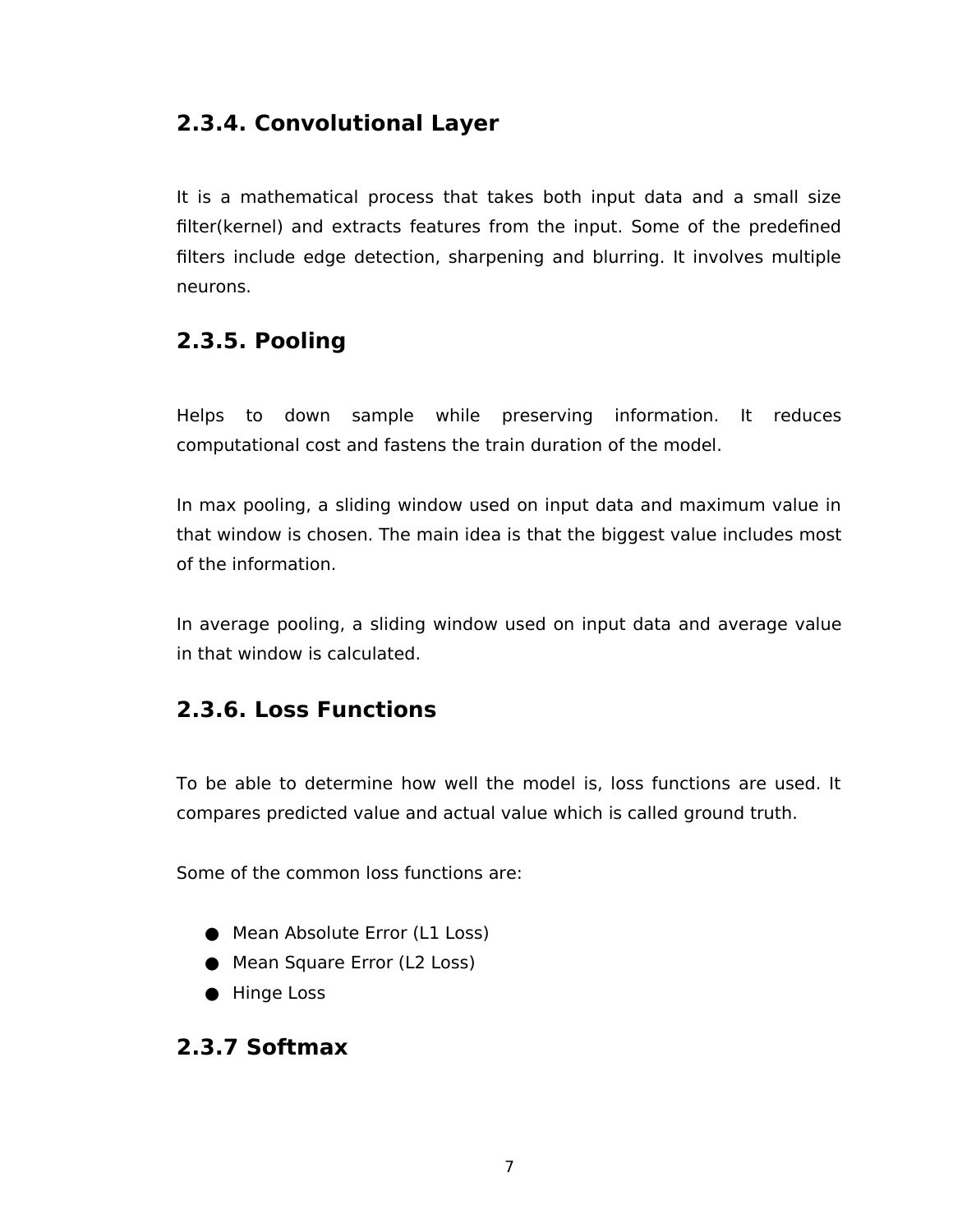It is a function that is mostly used at the end of the neural network. It returns the probability of each class that our input can belong. Formula:

 $e^{x}/\sum_{i} |e^{x}|$ 

#### <span id="page-14-0"></span>**2.3.8. Backpropagation**

After calculating the loss value, back propagation is used to update hyperparameters such as weights. Overall process is applied multiple times and each iteration is called epoch.

### <span id="page-14-1"></span>**2.4. Common Datasets Used for Face Recognition**

There are lots of datasets that can be used for face recognition tasks. To get better results for both recognition and anti-spoofing, combinations of the datasets can be used. We will share some of the datasets used in face recognition and face anti-spoofing.

#### <span id="page-14-2"></span>**2.4.1. Labeled Faces in the Wild (LFW)**

Labeled Faces in the Wild is one of the most commonly used dataset in the field of face detection and recognition. It includes more than 13,000 face images. Images in the dataset retrieved from the web.

Although it is widely used by the research community, it is stated that it may not be effective in commercial usage. The reasons are following:

Dataset is not balanced according to ethnicity, sexuality and age.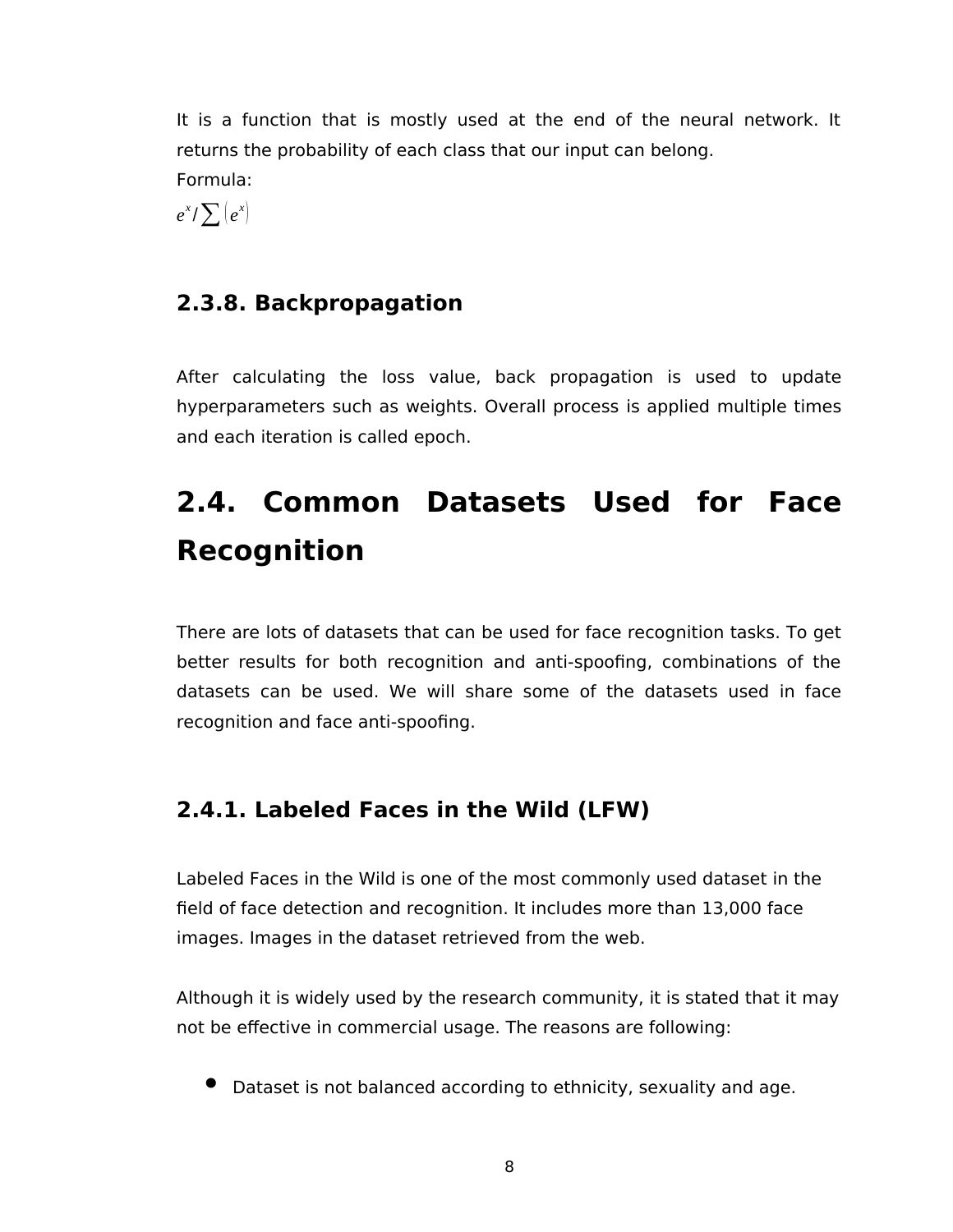- Dataset does not have enough subgroups.
- Environmental changes are not included in the majority of the dataset.

#### <span id="page-15-0"></span>**2.4.2. Replay-Mobile Dataset**

Replay-Mobile Dataset is also a commonly used dataset for face recognition. It is also used for anti-spoofing. It involves 1190 video clips and different environmental conditions. It includes attack types such as displaying victims' images.

#### <span id="page-15-1"></span>**2.4.3. CASIA-MFSD**

It is a dataset including videos for face anti-spoofing (FAS). It has a total of 600 videos for 20 different people. Including attack types are:

- Cut print attacks
- Replay attacks
- Warp print attacks

#### <span id="page-15-2"></span>**2.4.4. MSU-MFSD**

It has a total of 280 videos for 35 different people. Videos including different resolutions retrieved from different devices. It only includes replay attacks.

#### <span id="page-15-3"></span>**2.4.5. OULU-NPU**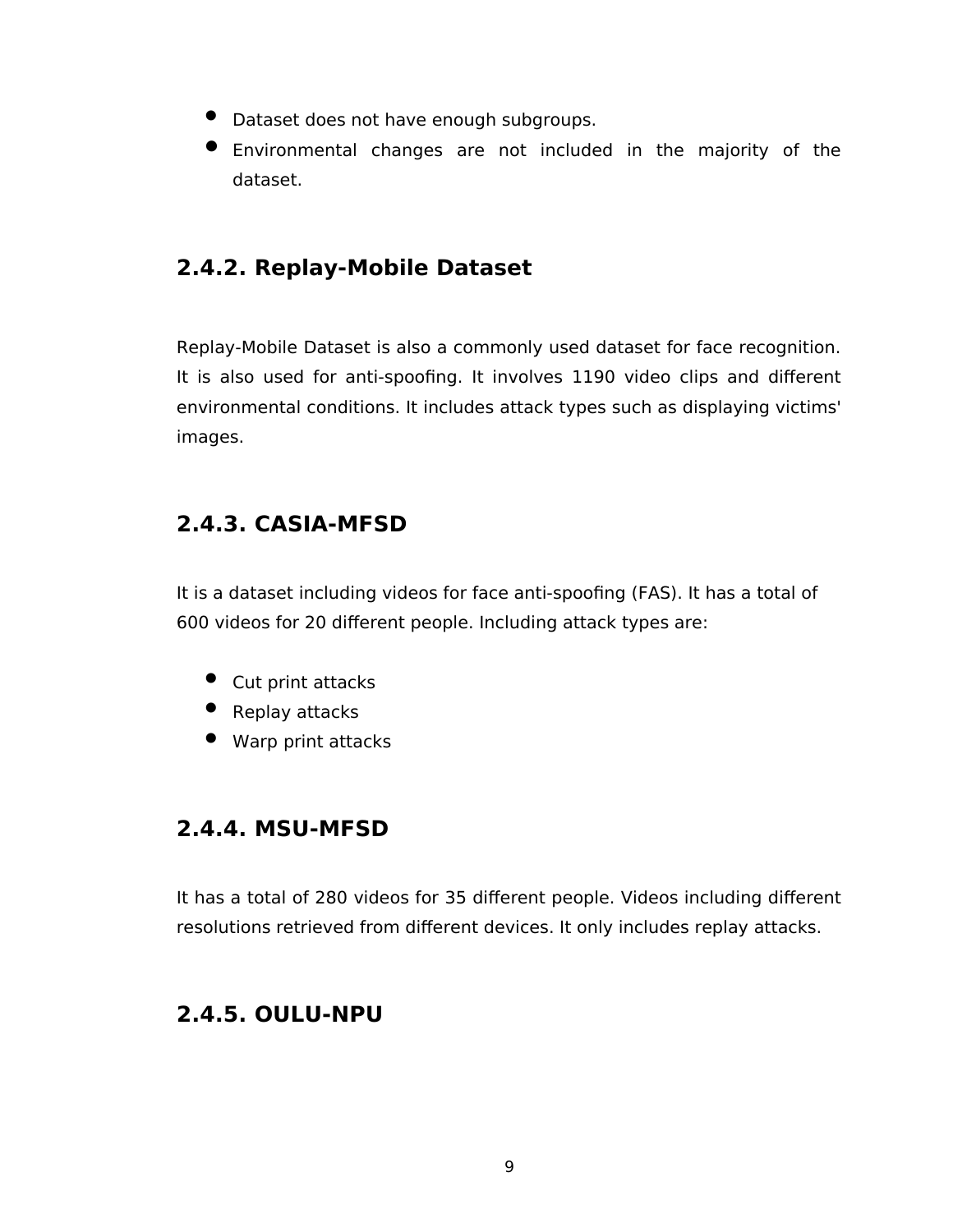It has a total of 5940 videos for 55 different people. The dataset was created using 6 different mobile devices. It includes printed attacks and video replay attacks taken under different environmental conditions.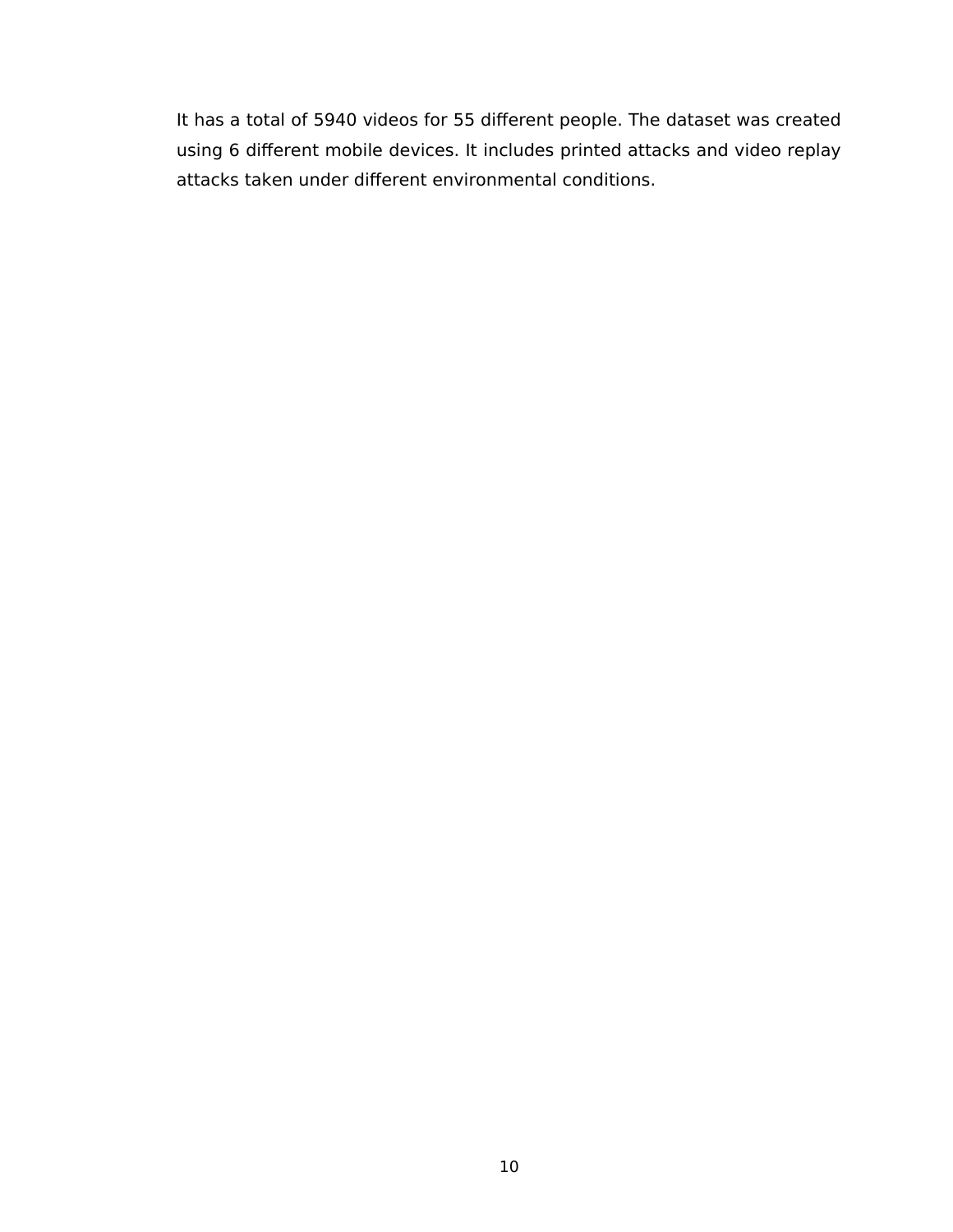# <span id="page-17-0"></span>**CHAPTER 3 - VULNERABILITIES AND KNOWN ATTACKS**

As face recognition methods started to be used everywhere, adversarials aim to find weaknesses of face recognition modules and try to exploit those vulnerabilities. There are two different attack types based on domain:

- Digital domain attacks
- Physical domain attacks

We can inspect the purposes of attacks under three categories:

- **•** Evasion attacks
- **•** Impersonation attacks
- Multiple identity attacks

### <span id="page-17-1"></span>**3.1. Attack Types in Terms of Domain**

#### <span id="page-17-2"></span>**3.1.1. Digital Domain Attacks**

Digital domain attacks are the attack types where attackers can directly communicate with the deep learning model without any other interference in between. There is no camera to get the input from the attacker to convert analog data to digital. For this reason, although these attacks are not very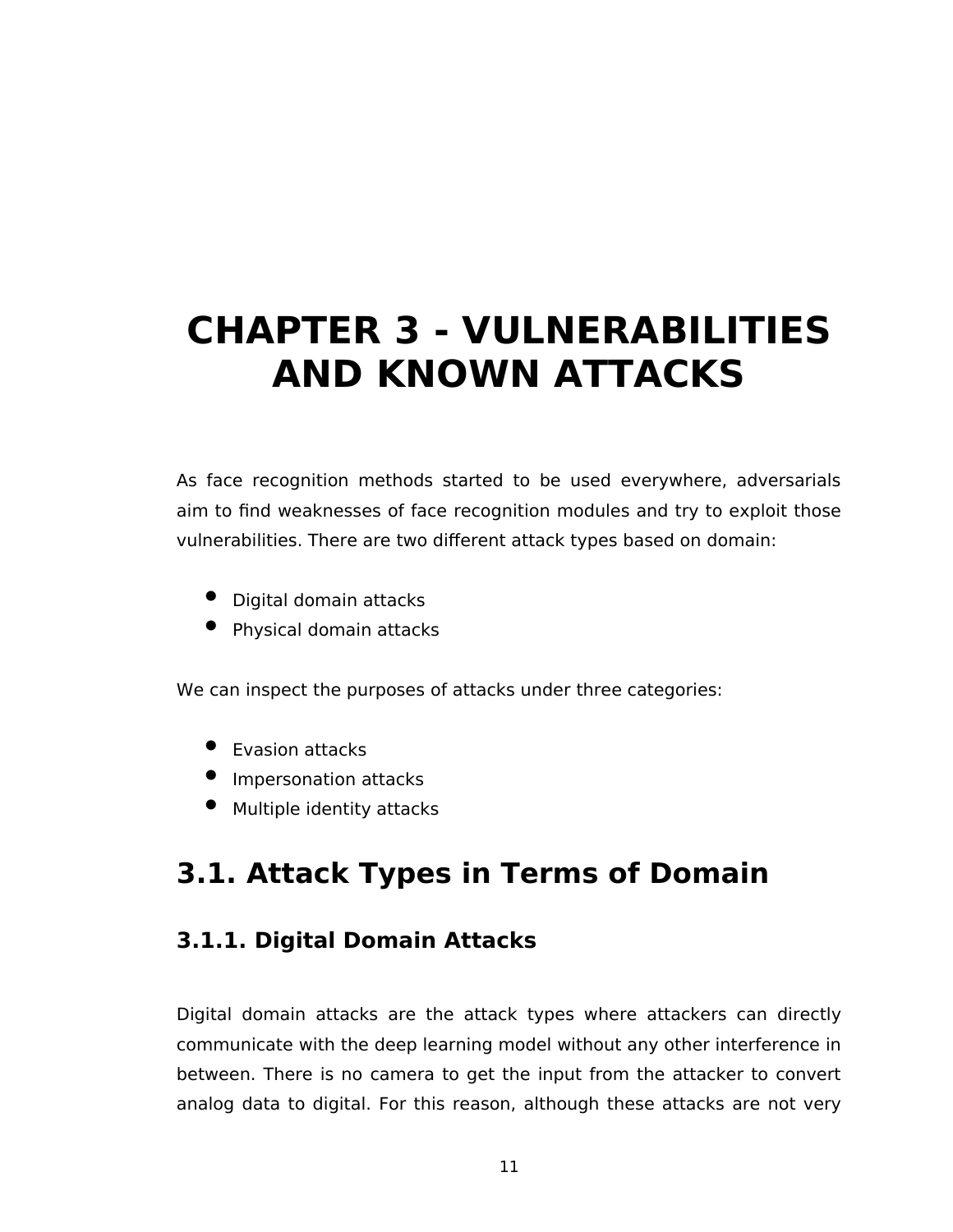applicable in real life, they are useful to have information about the vulnerabilities of the system.

#### <span id="page-18-0"></span>**3.1.2. Physical Domain Attacks**

A physical domain attack requires the attacker to manifest in the physical world. Examples of this attack are the attacker showing a printed image to the camera, wearing a similar mask to the victim's face, or showing objects that could fool the facial recognition system. Capturing a victim's image or video and using it against the targeted system is also a physical domain attack called replay attack.

### <span id="page-18-4"></span>**3.2. Attack Types in Terms of Target Knowledge**

#### <span id="page-18-1"></span>**3.2.1. White-box Attacks**

In white-box attacks, the attacker has all the information about the system. For this reason, the attack is difficult and unrealistic to implement in real life. However, it can be useful to learn about the vulnerabilities of the model.

#### <span id="page-18-2"></span>**3.2.2. Gray-box Attacks**

In gray-box attacks, the attacker has limited information about the target system. They may know which deep learning model is being used and the parameters, but they may not have access to the database where users' information is kept.

#### <span id="page-18-3"></span>**3.2.3. Black-box Attacks**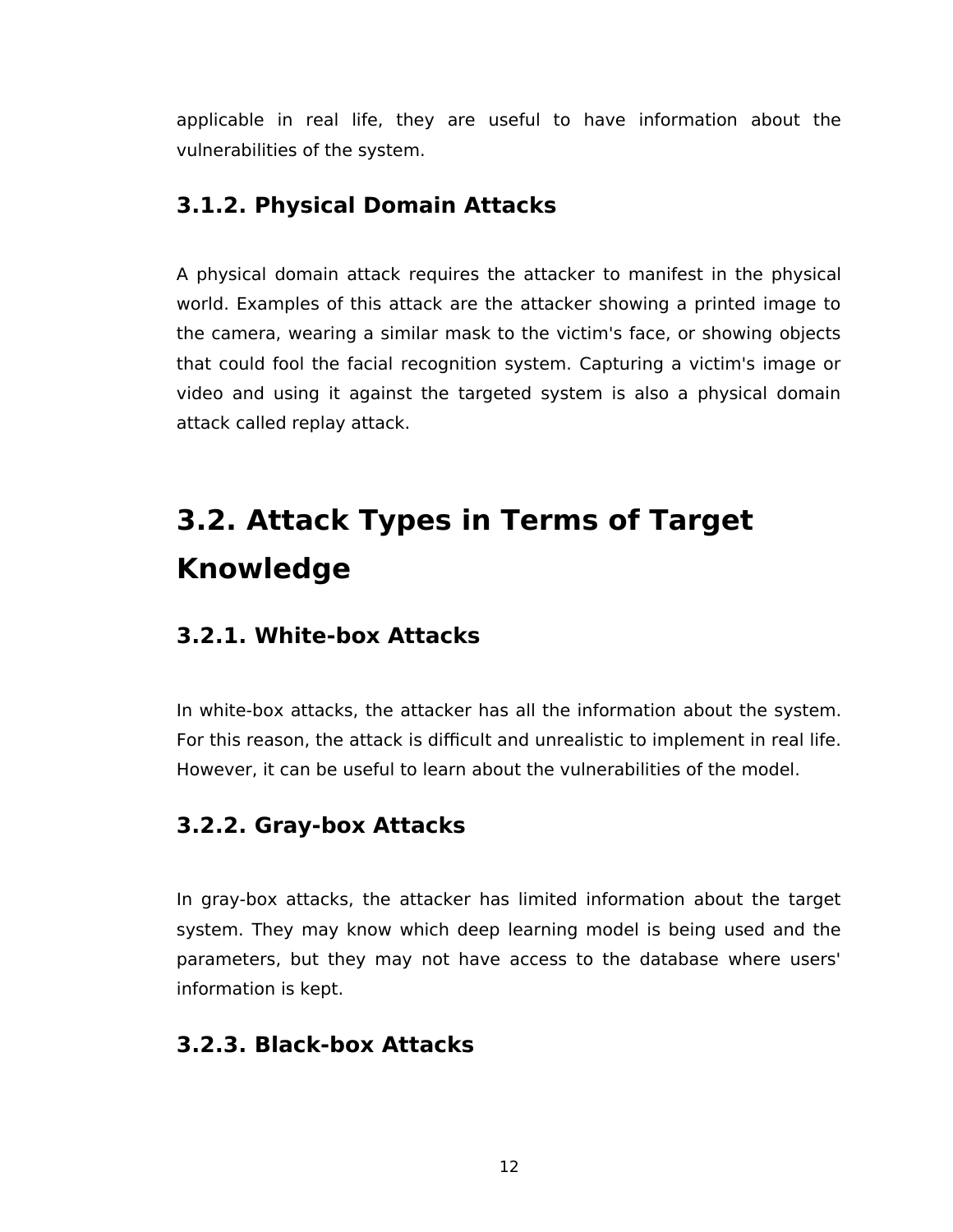In black-box attacks, the attacker has no knowledge of the target system. Attackers do not know what the deep learning model is and what its parameters are. For this reason, it is the type of attack that is most suitable for real life.

### <span id="page-19-0"></span>**3.3. Attack Types in Terms of Attack Purpose**

#### <span id="page-19-1"></span>**3.3.1. Evasion Attacks**

Evasion attack takes place when the attacker wants to avoid face recognition systems. By this method, confidentiality and untraceability can be ensured by the attacker. This attack type is also a non-targeted attack where the attacker does not care what the model predicts other than the correct id.

Escaping from face detection models is getting harder day by day. Current state-of-the-art deep learning models are able to detect the human face in most cases even if face is occluded. For that reason, attackers focus on the recognition part.

Komkov et al. [3] designed a physical domain based evasion attack where the attacker wears a hat and puts a crafted rectangular sticker on it. Proposed attack, AdvHat, designed for a specific face recognition model called ArcFace. It has been stated that it can be also transferable to other face recognition models. Attack includes applying off-plane image transformation, projection and adding perturbations on the sticker. Sticker also designed by loss value of the ArcFace model. It has been achieved that similarity between original image and adversarial image has less than 0.2 similarity in most cases. However, it has been tested with a very small dataset and this attack requires a face recognition system to be publicly available.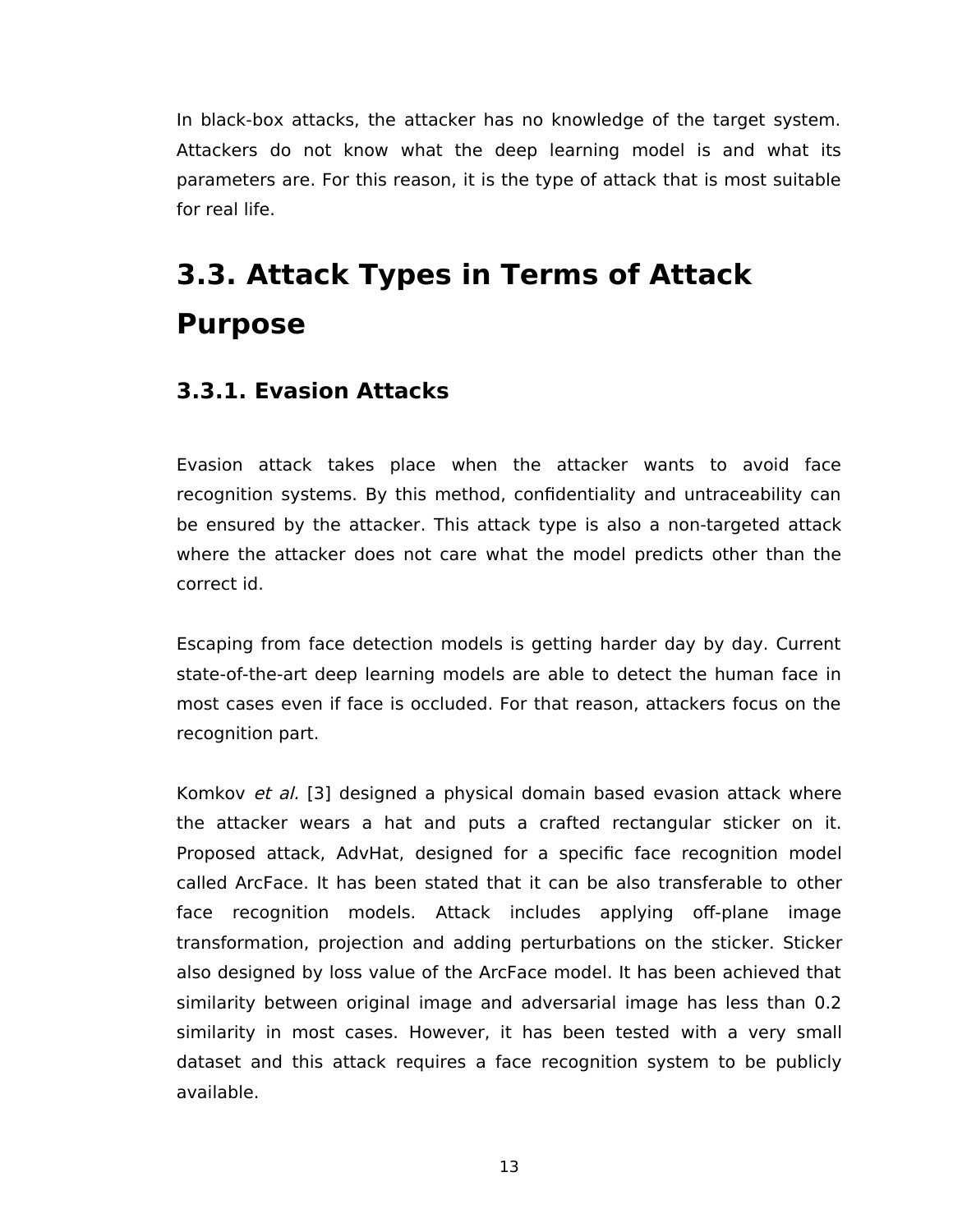Agrawal et al. [2] proposed a binary mask iterative method (BMIM) where an attacker detects facial landmarks using face landmark detection and applies occlusion on randomly selected landmarks. The LFW dataset is used in the research. This approach is iterated through 100 times on each original image and occluded adversarial images are obtained. Attack considered successful if the system can not match the adversarial example with the real person. It is a black-box attack that has been developed under the idea that there is no knowledge about the target system. However, it is a digital domain based attack where an attacker can directly give input to the system. Attack tested for three different models (MobileFace, MobileNet, and SphereFace) and transferability can be provided although success rate is not too high.

Studies show that for evasion, the attacker must have prior knowledge of the target system or direct access to the system in order to be successful. In addition, targeted systems had no anti-spoofing capabilities. In the real world, it is not very feasible to get information about the target system or to get direct access. In this case, we can deduce that the attack is only valid for the target system that has been known, and has no protection. Hereby, proposed methods will not have much effect on the real world.

#### <span id="page-20-0"></span>**3.3.2. Impersonation Attacks**

Impersonation attack occurs when the adversarial tricks the system such that the system perceives the attacker as an authenticated user. Replay attack is an impersonation attack that is done by using the victim's image. This attack is targeted such that the attacker wants to be seen as a specific person.

Zhang et al. [10] designed a physical domain based attack that can exploit a face recognition system designed with the CNN-based anti-spoofing capability. He developed the attack such that the attacker has the knowledge about the target system and anti-spoofing methodology. Target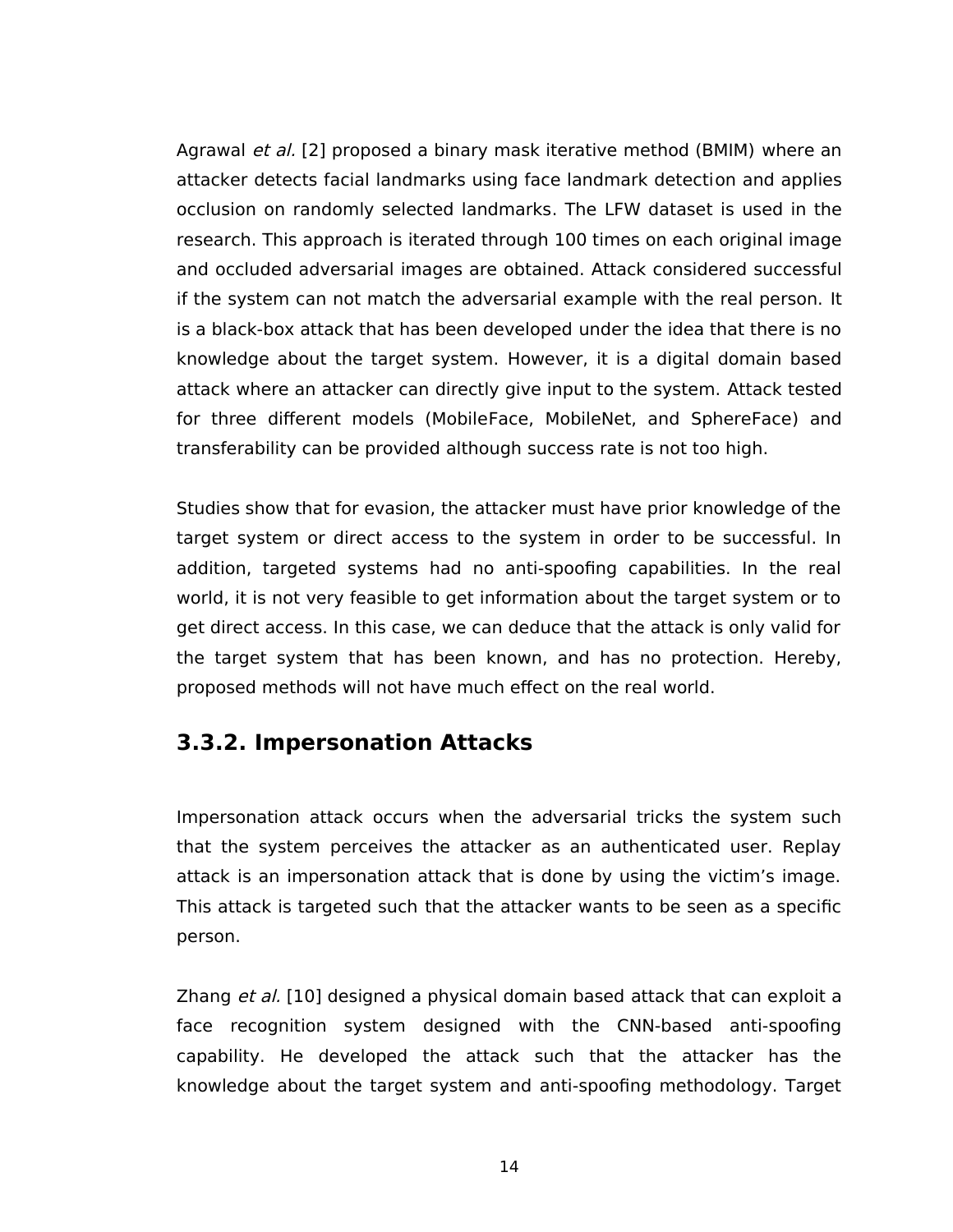system has three steps; face detection, spoofing detection, and face recognition. Target system uses a face recognition python library which has been trained with LFW dataset. The REPLAY-MOBILE database is also used for getting facial features and used in anti-spoofing models. Adversarial should successfully pass the face detection and face recognition steps and exploit the spoofing detection module. They proposed adding small perturbation on input images such that it will affect loss function of spoofing detection to classify input as real image. To attack the system, they created a duplicate of the target system to achieve the digital output of the camera. Traces of the achieved image are removed to be able to escape from spoofing detection. It is changed and feeded to the original system such that noise will exist and be sensitive to environmental change.

Nguyen et al. [1] proposed an attack on CNN based face recognition system without prior information about the system and without access to the system. It is a black-box and physical domain attack. Only interaction with the target system takes place in the real world as analog input via cameras. Tests are done on the LFW dataset. In that study, it is assumed that the victim's photo is captured. Attacker uses another person's photo and by applying noise and image transformation, the face recognition system matches the victim with the attacker's crafted input. To be able to generate an attack successfully, they observed the properties of physical domain attacks. In physical domain attacks, position of the person, environmental conditions like illumination and quality of the sensor that takes the input are important. They created a formula which tries to minimize distance between target image and the crafted adversarial sample. They applied transformations to the adversarial image to be able to mimic the environmental changes. To make the attack generalizable, two different methods, Momentum Boosting and Ensemble, are used. It is stated that the attack was successful regardless of CNN model or loss function.

In this attack, the attacker needs a photo of the victim. In order to attack a system that includes CNN-based anti-spoofing, it is necessary to have knowledge about the system. On the other hand, if there is no anti-spoofing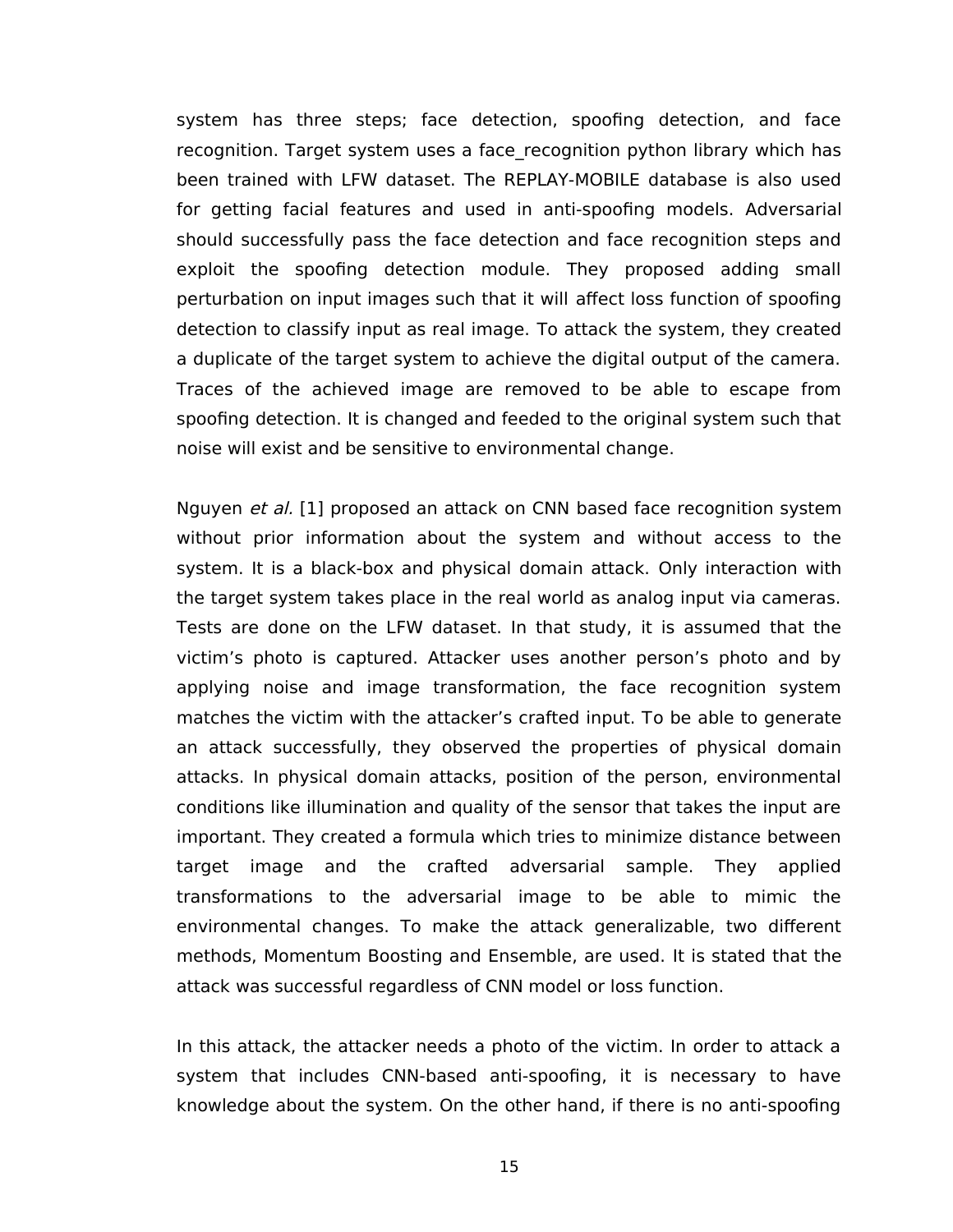in the system, it can be deduced that impersonation attacks are generalizable.

#### <span id="page-22-0"></span>**3.3.3. Multiple Identity Attack**

Amada et al. [4] designed an attack where crafted input matches with multiple real users in the target database. The method also uses perturbations on input image, but this time an adversarial example is registered to the target database. Suggested deep learning model is trained with a loss function that is calculated using differences from adversarial examples and all other genuine images. It is stated that on white-box system, the attack is 99% successful. However, this attack is not transferable between different neural network based face detection algorithms. Furthermore, it is not very feasible to register adversarial examples to the target system in a real world scenario.

### <span id="page-22-1"></span>**3.4. Common Attack Methods**

Depending on the purpose of the attack, adversarial aims to create an adversarial image such that the attacker wants to maximize the difference between adversarial image and the original image in case of evasion attack. In case of impersonation attack, the attacker needs to minimize this difference. To achieve the successful attack and craft an adversarial input, there are common algorithms used in facial recognition attacks [11].

Fast Gradient Sign Method (FGSM) used for changing each pixel of the original image by using gradients of the loss function. There is also a multiplier that keeps the changes small enough to be not noticed by the human eye.

Basic Iterative Method (BIM) takes the adversarial image and uses the FGSM multiple times.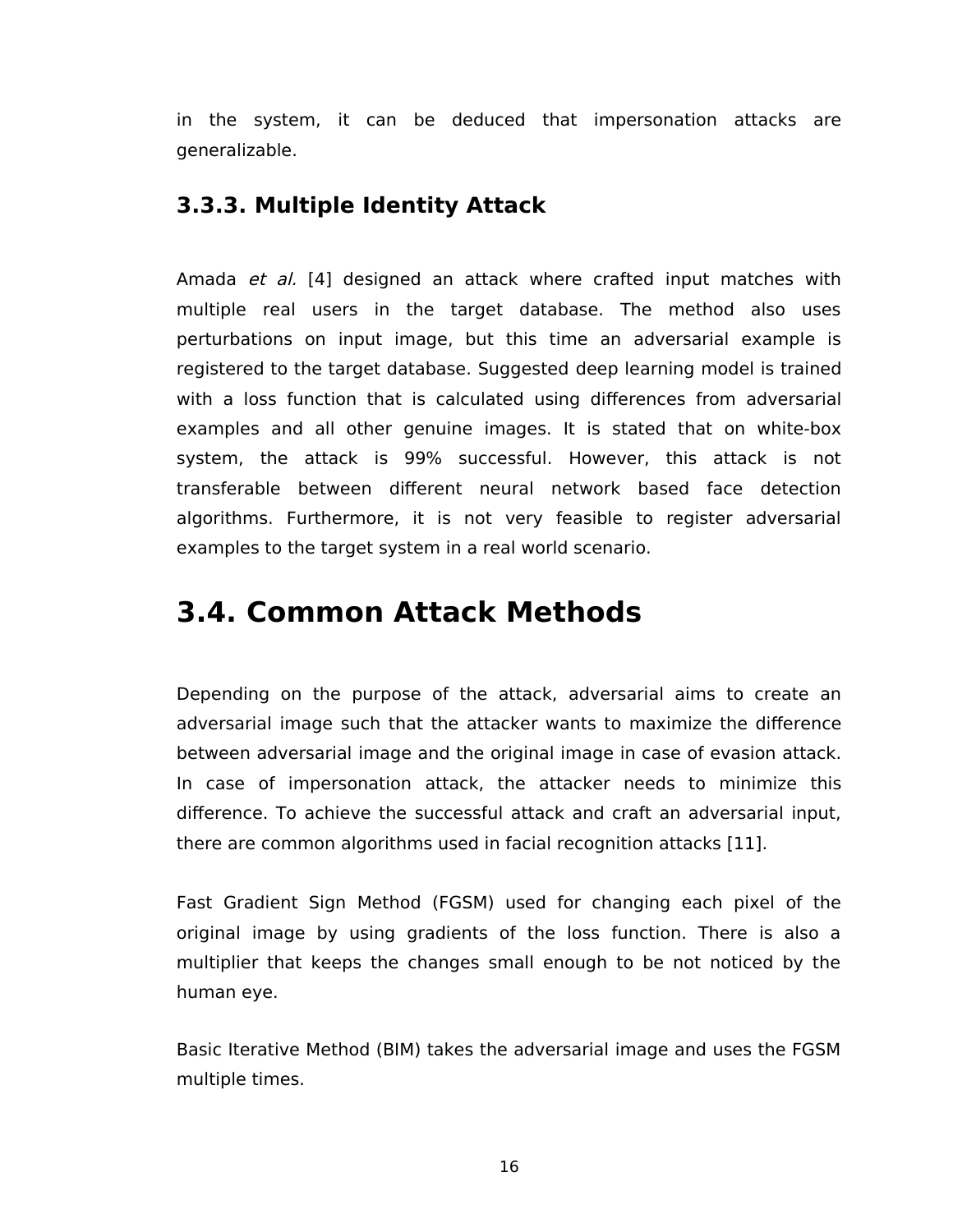Momentum Iterative Method is an addition to BIM. It leads to more generalizable attacks that can be used on different targets. Term momentum widely used in deep learning models which helps to learn better.

Besides these attacks, [2] used an attack where specific points on the facial image are occluded. It has been shown that attacking on pixels where the deep learning models focus also leads to successful attack.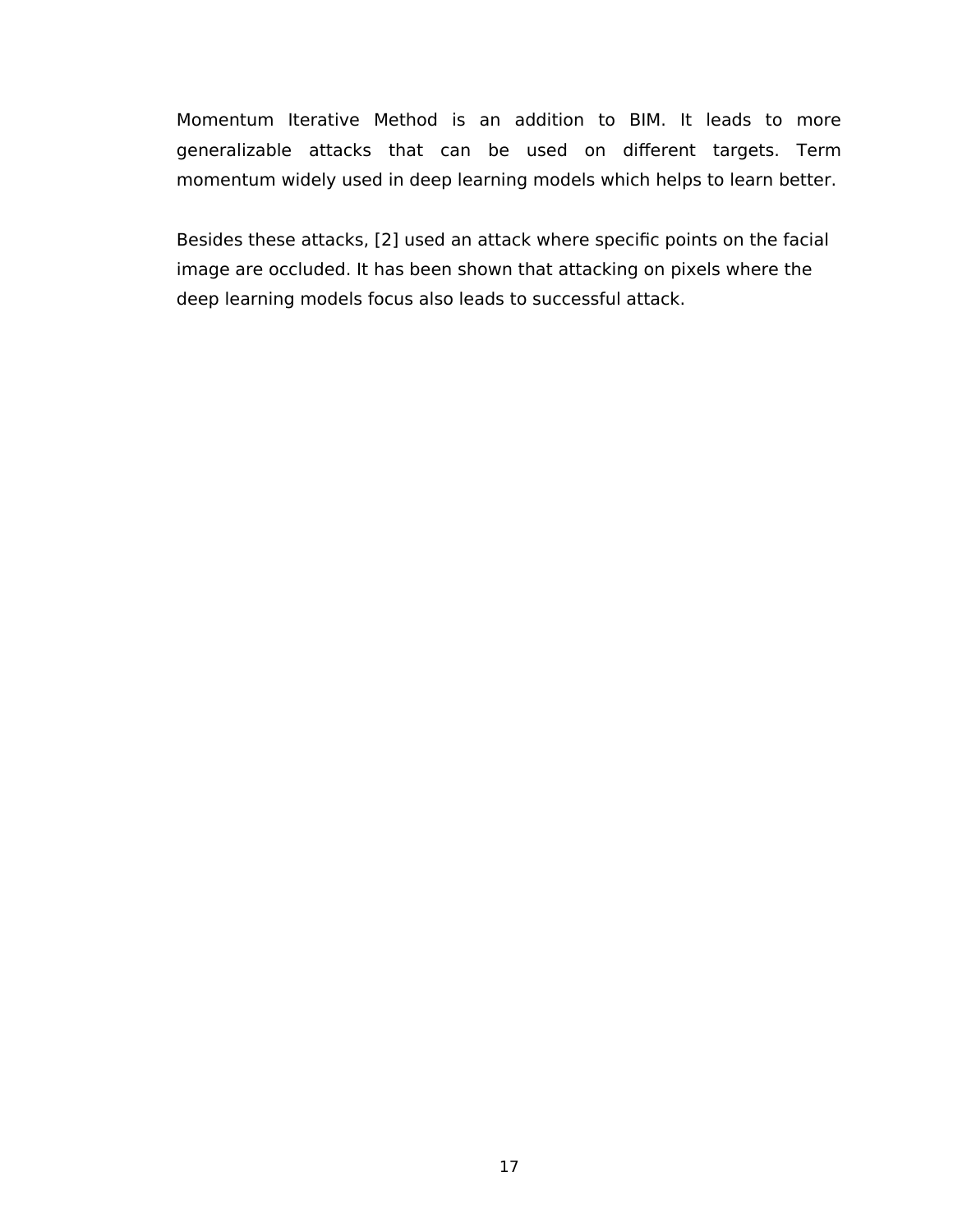## <span id="page-24-0"></span>**CHAPTER 4 - COUNTERMEASURES**

### <span id="page-24-1"></span>**4.1. Anti Spoofing**

#### <span id="page-24-2"></span>**4.1.1. Cnn based anti-spoofing**

Liu et al. [12] proposed a CNN-based anti-spoofing solution where it differs from other solutions. He created a domain-invariant system. The problem with the Face anti-spoofing (FAS) is that they are focusing on a dataset where the model is trained with specific adversarial dataset. To overcome this issue, they gathered inputs from different domains and applied feature extraction. Proposed feature extraction method includes domain-invariant features. After the feature extraction step, both adversarial losses are calculated. Model with a Common Specific Decomposition for Specific (CSD-S) layer used. It is stated that the CSD-S layer ignores domain-specific features and focuses on common features. By this approach, they get better results from similar approaches. Results are tested on datasets including:

- CASIA-MFSD
- MSU-MFSD
- Replay-Attack
- **OULU-NPU**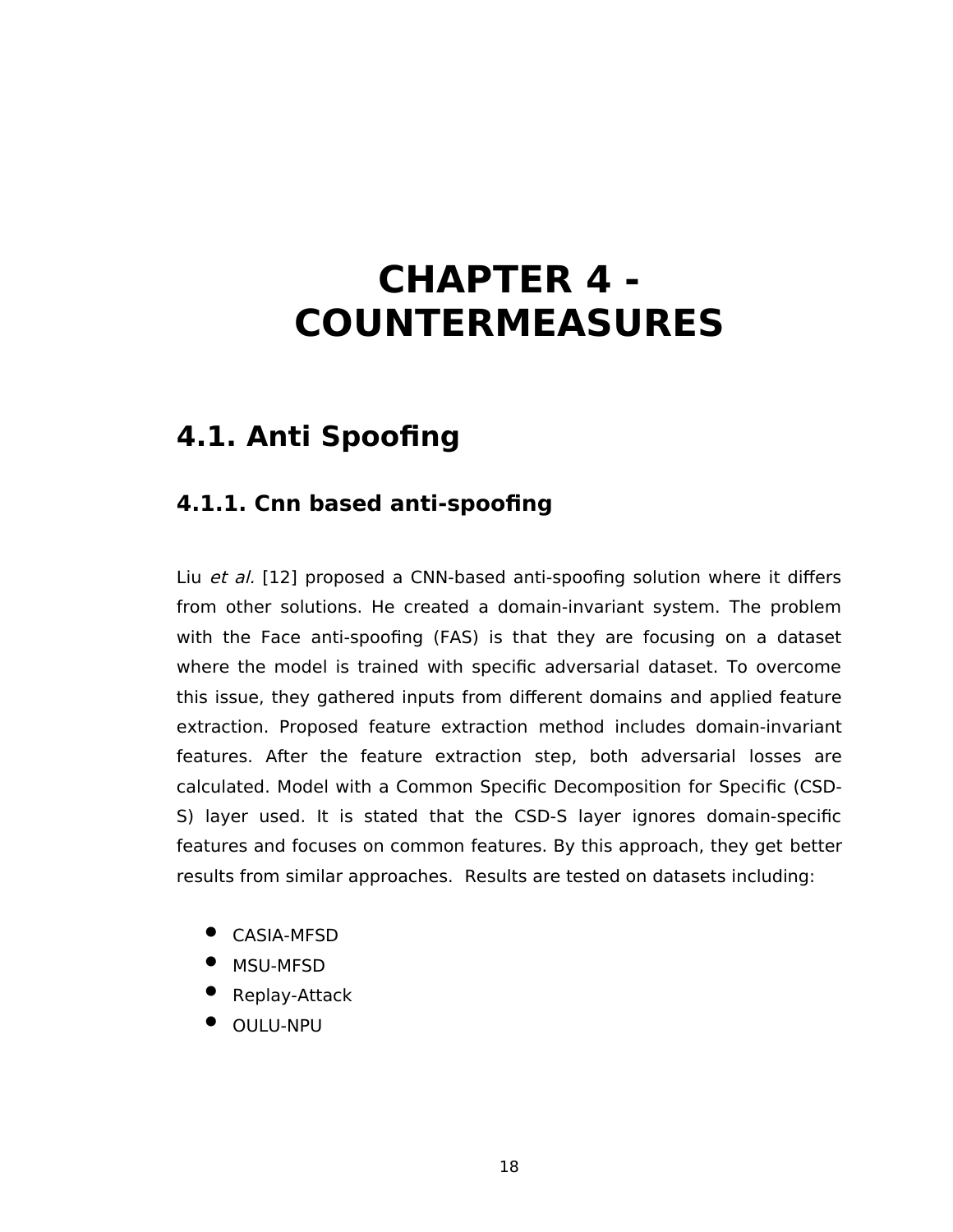Sanghvi et al. [9] also created a solution for unseen settings. They gathered different kinds of physical attack types and datasets and created a CNNbased solution called MixNet. Attacks include printed faces, 3D masks, and replay attacks. MixNet's result is not only binary classification where input is classified as real or fake. The model outputs different attack types which makes it harder to exploit. Multiple loss functions used for training the model. Overall loss including replay loss, mask loss, and print loss. Used datasets are:

- SMAD
- SiW-M
- Replay-Attack
- MSU-MFSD

In another study, Tang et al. [5] focused on only 3D mask attacks since there is a lack of study in this area. They proposed a method where 3D facial features are created and used for face recognition. The method is built upon principal curvature measures. The method extracts geometric information of the face and its surface. Using the Morpho database, they show the model's anti-spoofing capability. To be able to get close to the real-world case, they combine two different datasets where genuine faces are outnumbered. It is stated that the method is able to distinguish minor differences between real face and masks. Used datasets for verification and anti-spoofing accuracy are:

- Morpho Database
- FRGC v2.0

Chen et al. [6] proposed a method, face anti-spoofing region-based convolutional neural network (R-CNN), using a combination of face detection and anti-spoofing. They classified the input as three categories: real face, fake face and background. The system handles both face detection and feature extraction at the same step. While training the network, Crystal loss was used next to the main loss function. They also used Retinex based LBP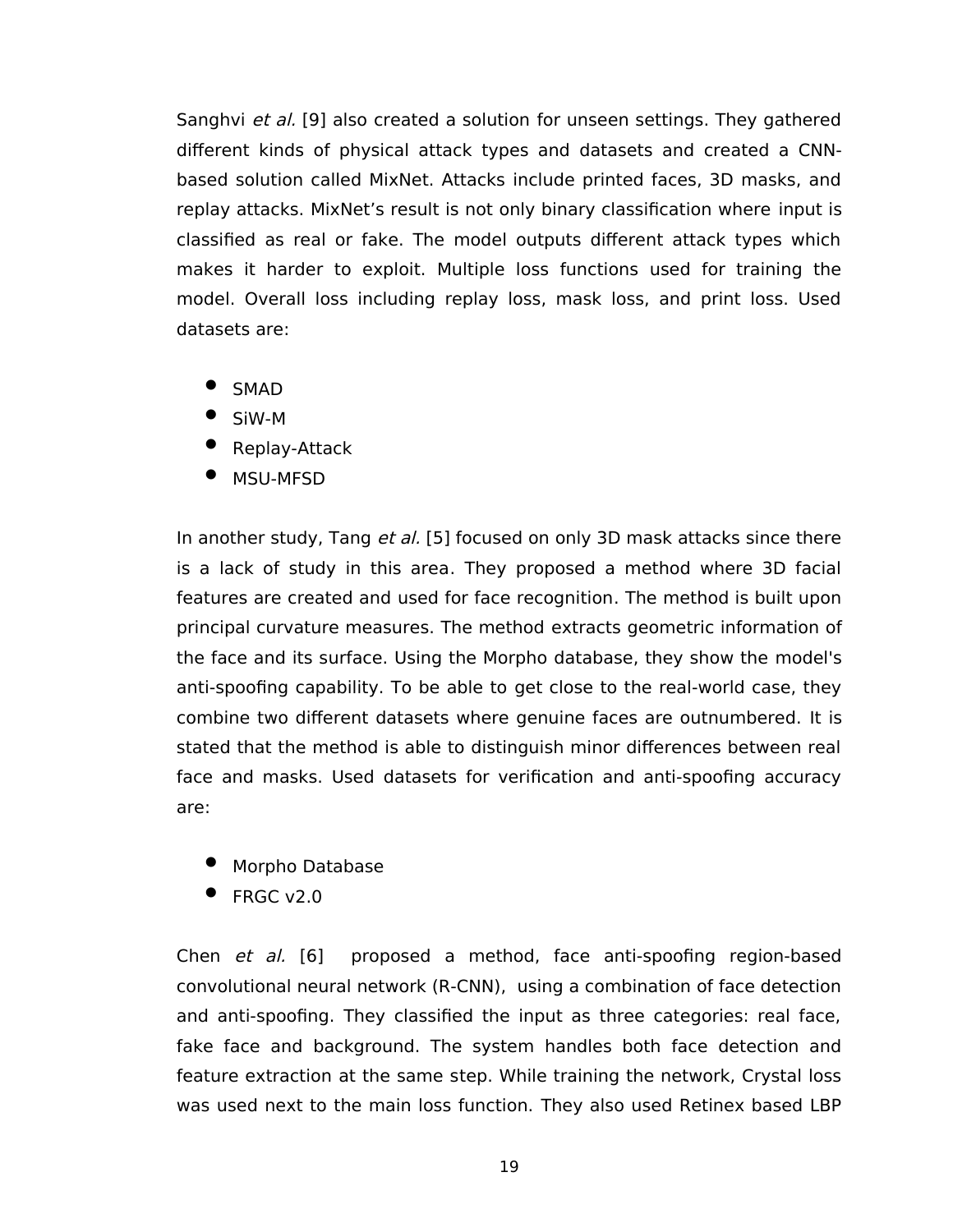to handle different illumination cases. Following datasets are used for calculating the performance of the system:

- CASIA-FASD
- **•** REPLAY-ATTACK
- **OULU-NPU**

Fatemifar et al. [13] proposed a client-based anomaly detection solution for face spoofing attacks. Most of the anti-spoofing classifiers use 2 or more classes that distinguish genuine and fake faces. They used one-class classifier for each person and threshold to determine identification is different from each other. It has been stated that proposed methods are not sufficient for different datasets.

The difference in the datasets used and the designs of deep learning models make it difficult for attackers to find vulnerabilities. These methods can also be supported by image processing algorithms. Combining more than one method for further work can make the system more secure.

#### <span id="page-26-0"></span>**4.1.2. Liveness Detection**

Liveness is a property that shows the subject is alive. Most common usages in face detection systems are eye blinking and head motions.

Cindori et al. [7] developed an eye blinking method next to a deep learning based face recognition. It is stated that this method is successful against printed attacks. It is also mentioned that the system is designed using lightweight technologies considering speed and performance. However, the study has been tested on a relatively small dataset.

Tu et al. [14] proposed a motion based anti-spoofing detection. The method works on video data. After extracting features with CNN, features are forwarded to the LSTM model which can handle the sequential motion data.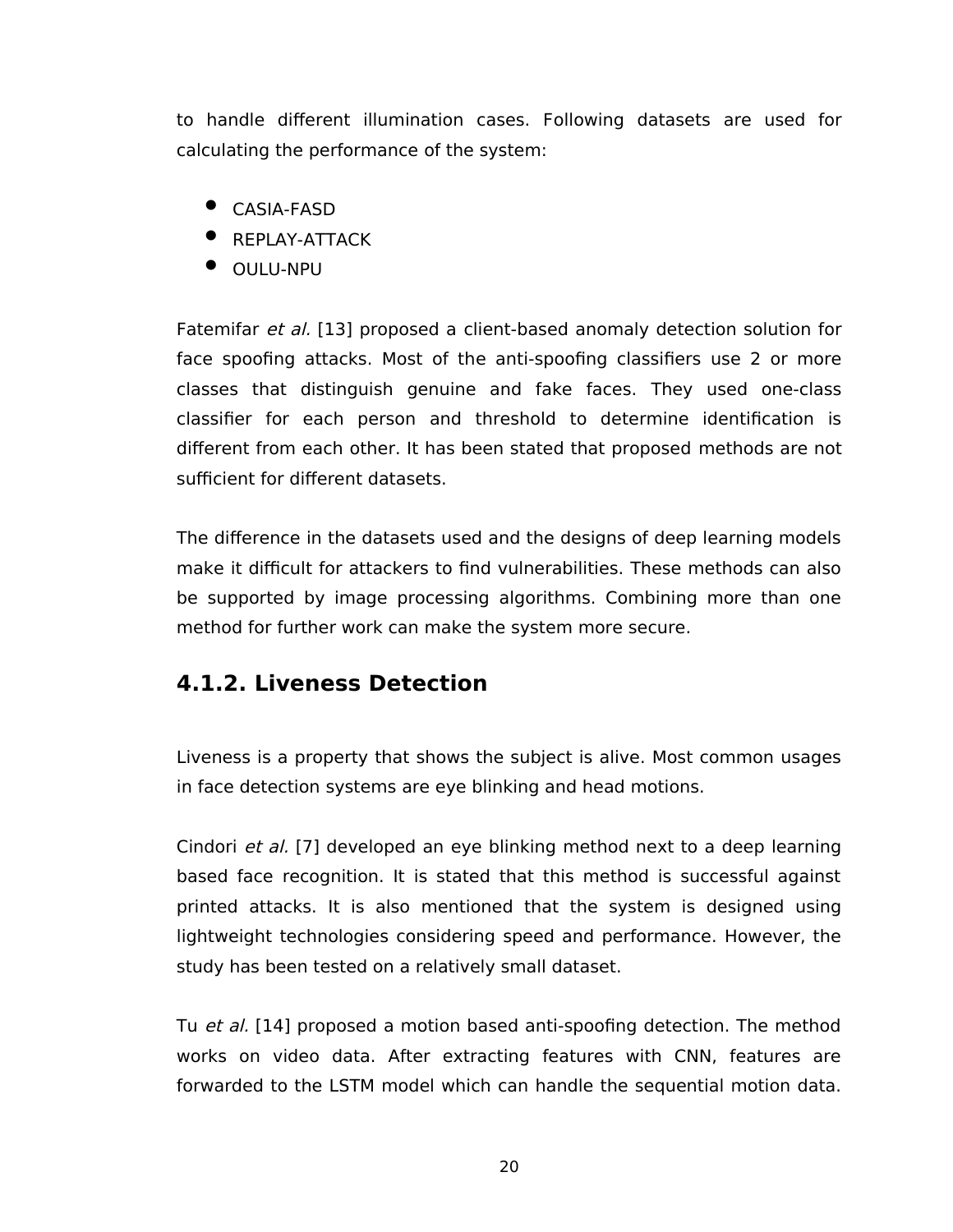To handle the small motion differences, they used motion magnification methods. Performance of the system tested on 2 different datasets and it is stated that method is generalizable.

CNN based liveness detection has been proposed [15]. Authors were inspired by the ResNet model and created a model where it estimates if input is a living object or spoofing attack. This method is prone to attack types including print attack and replay attack. It is a light model that can be run in real time since it is not working on video but single image. Model trained on following datasets:

- NUAA
- CASIA-FASD

Fourati et al. [16] also created a real-time solution for motion based antispoofing. They proposed an Image Quality Assessment method. They collected frames where the motion cues are and extracted quality indexes from those images. Collected indexes are fed to the deep learning model to classify the real faces and fake ones.

Hadiprakoso et al. [17] proposed liveness detection where information from users' eyes and lips were extracted. They used biological facts related to eye blinking. Time passes between two distinct eye blink and frequency of blinking is measured. This method was not sufficient against video replay attacks. For this reason the authors built another CNN based detection module after the first detection. Second module distinguishes differences between adversarial samples and original samples. It is stated that adversarial inputs while designing replay attacks loses some of the essential features due to digital to analog to digital conversion. To train and test the model, datasets including video samples are used.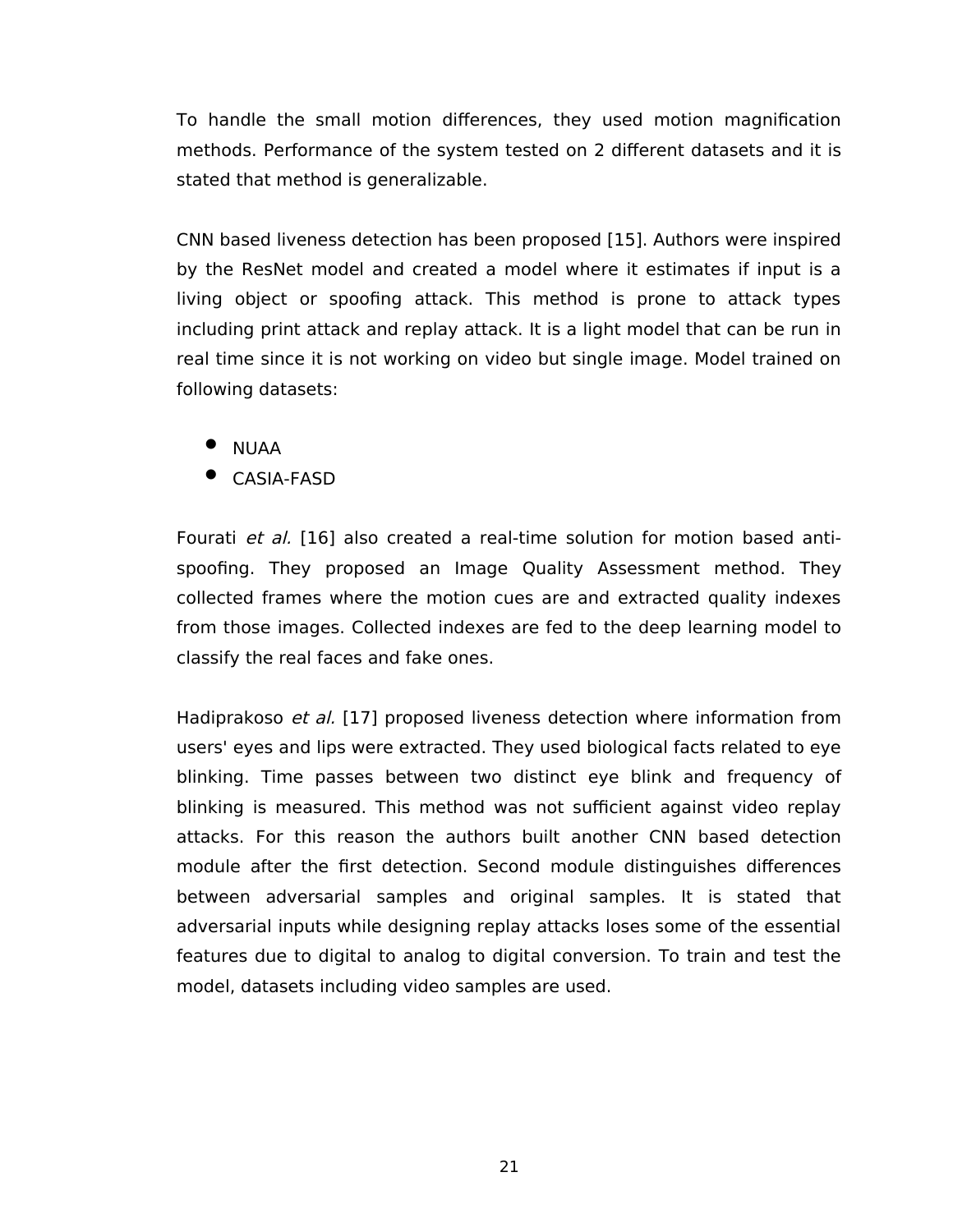# <span id="page-28-0"></span>**CHAPTER 5 - CONCLUSION**

In conclusion, there are many studies based on both attacking and defending the face recognition models. However most of the studies are often not interconnected, focused on specific attack or counter measurement. The general topics that can be drawn from the research are listed below:

- Attacks performed on deep learning models that have no antispoofing capability mostly result in success whether its black-box or white-box attack.
- Attacks performed on deep learning models that have anti-spoofing capability may result in success but it requires information on the target system and it's hard to transfer the attack to another system.
- It is more effective to use multiple classification on anti-spoofing phase instead of only using genuine or fake classification.
- Combining multiple datasets while designing the attack makes the attack generalizable. It is also useful while training anti-spoofing models.
- Although there are studies that ensure the security of 3d face recognition systems, there is not enough research on attacks.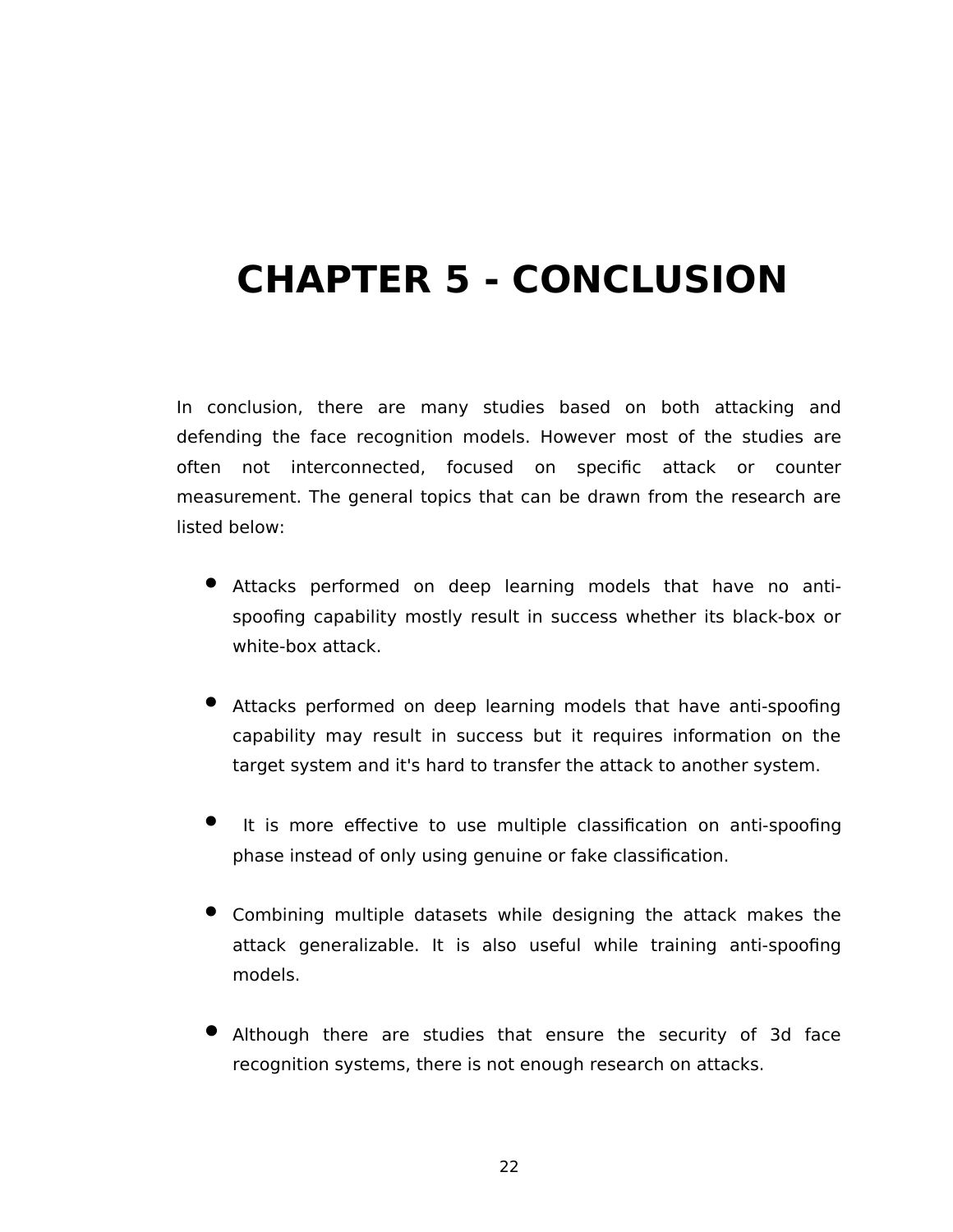Liveness detection is an effective countermeasure to eliminate adversarial attack. On the other hand it reduces the usability and adds extra cost to the system.

Although there are many studies on face recognition vulnerabilities, there is a need for a study that will show the general validity of all these studies. Because too many face recognition algorithms and systems used are different from each other. So, as a future work, requirements of secure face recognition systems can be standardized and improved based on developed attacks.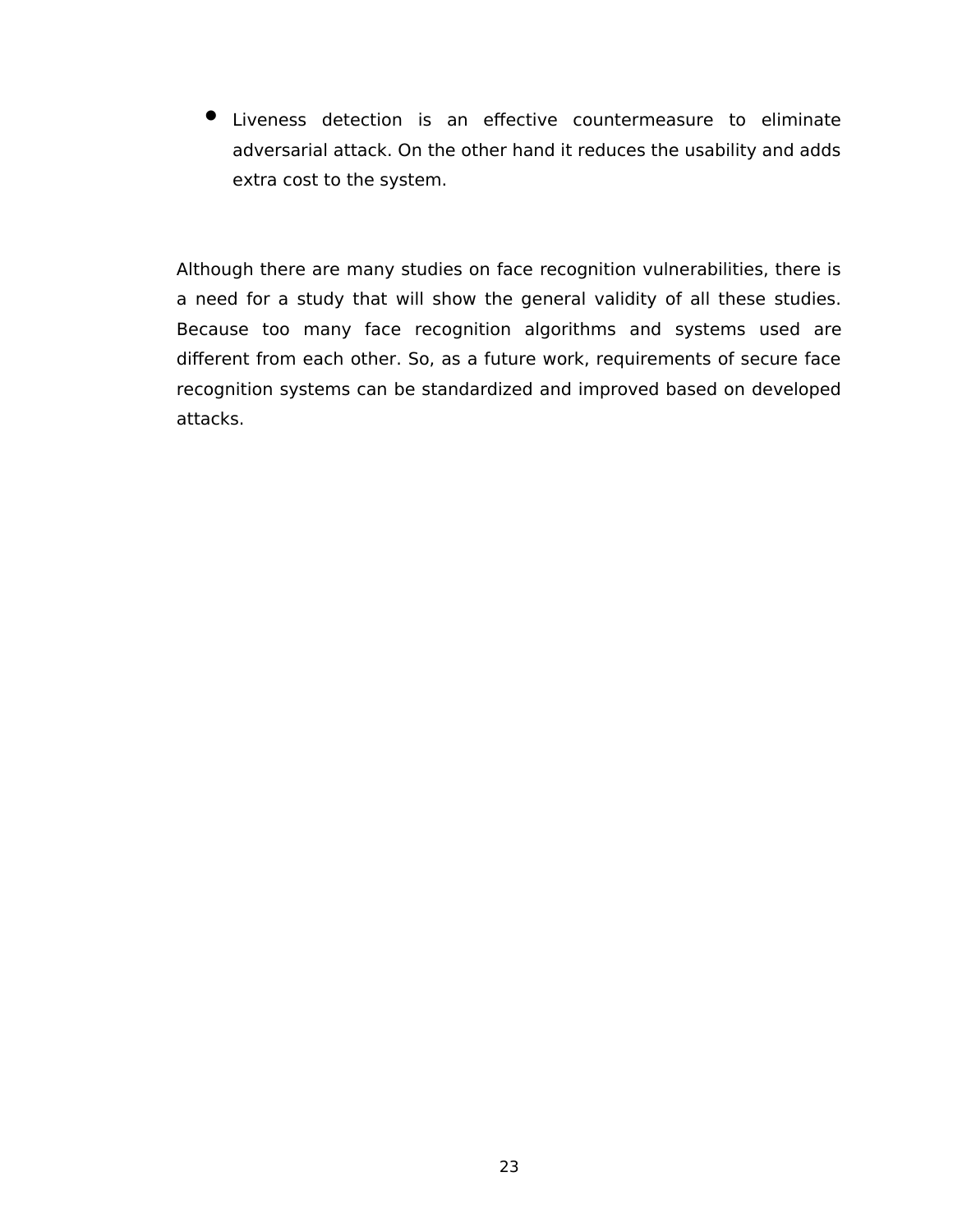# <span id="page-30-0"></span>**REFERENCES**

[1] Nguyen, D. M., Nguyen, A. T., Tran, H. M., Le, N. T., & Quan, T. T. (2021). Physical transferable attack against black-box face recognition systems. *2021 International Conference on Multimedia Analysis and Pattern Recognition (MAPR)*. https://doi.org/10.1109/mapr53640.2021.9585256

[2] Agrawal, K., & Bhatnagar, C. (2021). BMIM: Generating adversarial attack on face recognition via binary mask. *2021 International Conference on Intelligent Technologies (CONIT)*. https://doi.org/10.1109/conit51480.2021.9498370

[3] Komkov, S., & Petiushko, A. (2021). AdvHat: Real-world adversarial attack on Arcface Face ID system. *2020 25th International Conference on Pattern Recognition (ICPR)*. https://doi.org/10.1109/icpr48806.2021.9412236

[4] Amada, T., Liew, S. P., Kakizaki, K., & Araki, T. (2021). Universal adversarial spoofing attacks against face recognition. *2021 IEEE International Joint Conference on Biometrics (IJCB)*. https://doi.org/10.1109/ijcb52358.2021.9484380

[5] Tang, Y., & Chen, L. (2017). 3D facial geometric attributes based anti-spoofing approach against mask attacks. *2017 12th IEEE International Conference on Automatic Face & Gesture Recognition (FG 2017)*. https://doi.org/10.1109/fg.2017.74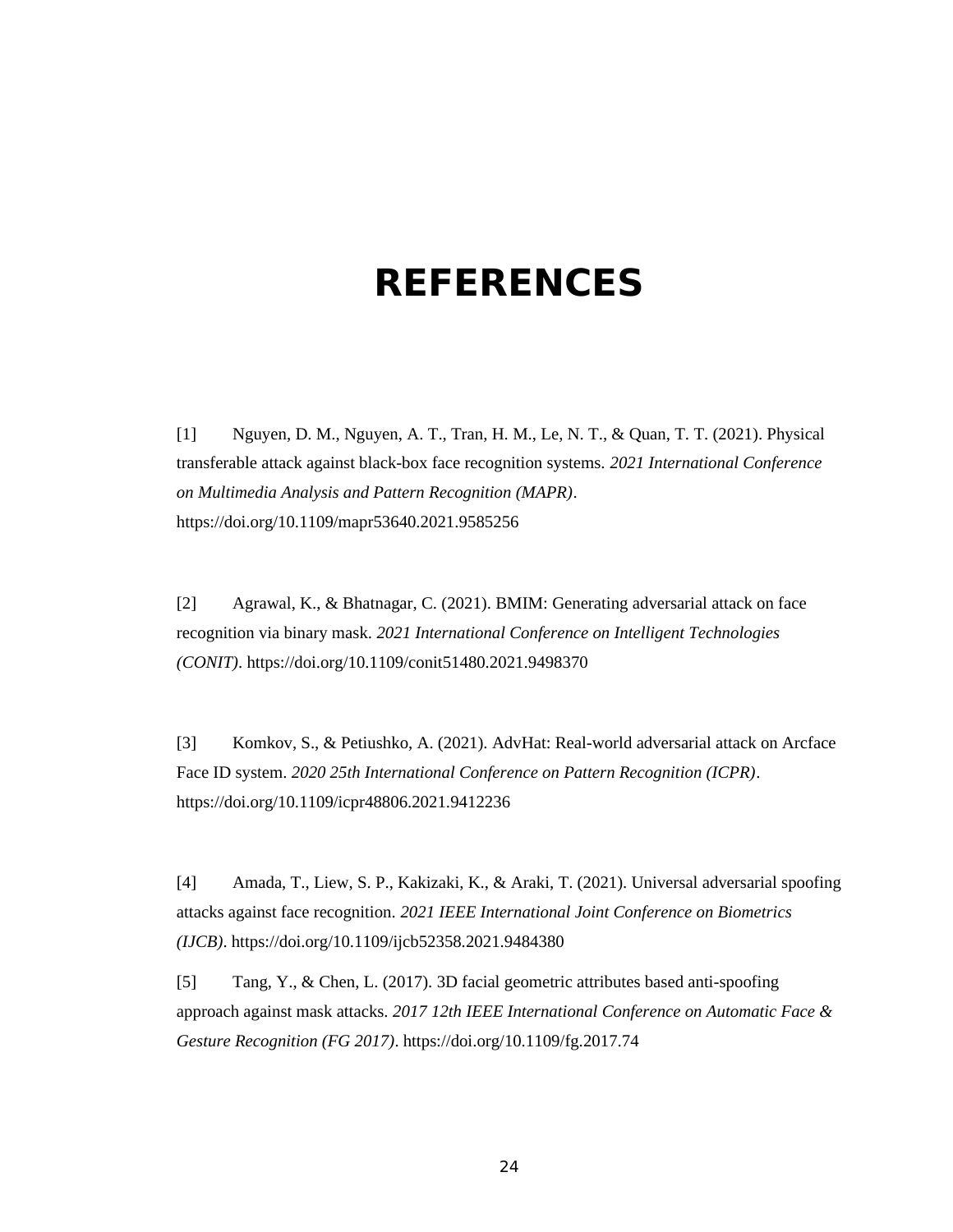[6] Chen, H., Chen, Y., Tian, X., & Jiang, R. (2019). A cascade face spoofing detector based on face anti-spoofing R-CNN and improved RETINEX LBP. *IEEE Access*, *7*, 170116– 170133. https://doi.org/10.1109/access.2019.2955383

[7] Cindori, D., Tomicic, I., & Grd, P. (2021). Security hardening of facial recognition systems. *2021 44th International Convention on Information, Communication and Electronic Technology (MIPRO)*. https://doi.org/10.23919/mipro52101.2021.9596961

[8] Hofbauer, H., Debiasi, L., & Uhl, A. (2019). Mobile Face Recognition Systems: Exploring presentation attack vulnerability and usability. *2019 International Conference on Biometrics (ICB)*. https://doi.org/10.1109/icb45273.2019.8987404

[9] Sanghvi, N., Singh, S. K., Agarwal, A., Vatsa, M., & Singh, R. (2021). MixNet for generalized face presentation attack detection. *2020 25th International Conference on Pattern Recognition (ICPR)*. https://doi.org/10.1109/icpr48806.2021.9412123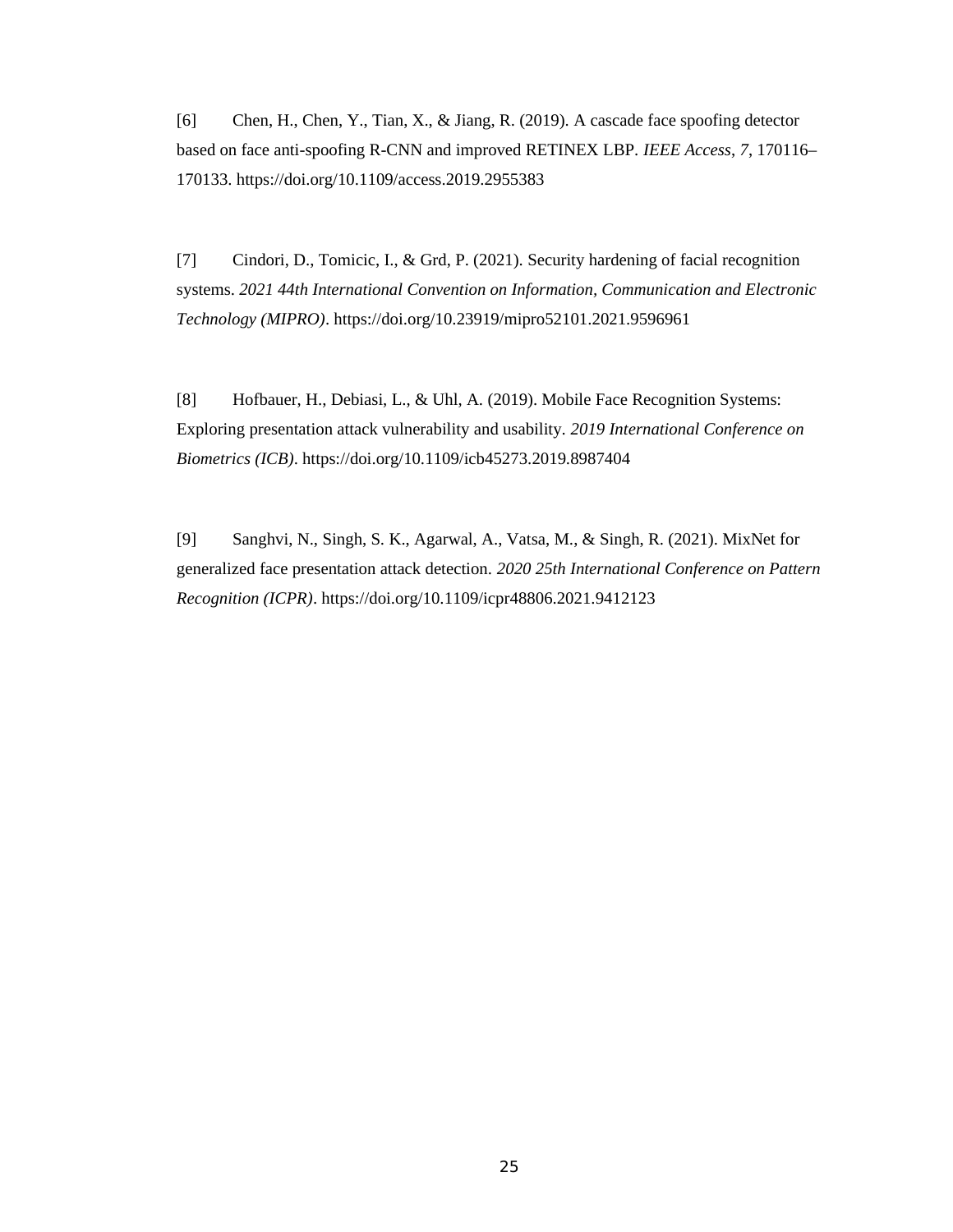[10] Zhang, B., Tondi, B., & Barni, M. (2020). Adversarial examples for replay attacks against CNN-based face recognition with anti-spoofing capability. *Computer Vision and Image Understanding*, *197-198*, 102988. https://doi.org/10.1016/j.cviu.2020.102988

[11] Yang, X., Yang, D., Dong, Y., Su, H., Yu, W., & Zhu, J. (2021, September 29). *RobFR: Benchmarking adversarial robustness on face recognition*. arXiv.org. Retrieved January 30, 2022, from<https://arxiv.org/abs/2007.04118>

[12] Liu, M., Mu, J., Yu, Z., Ruan, K., Shu, B., & Yang, J. (2021). Adversarial learning and decomposition-based domain generalization for face anti-spoofing. *Pattern Recognition Letters*. https://doi.org/10.1016/j.patrec.2021.10.014

[13] Fatemifar, S., Arashloo, S. R., Awais, M., & Kittler, J. (2021). Client-specific anomaly detection for face presentation attack detection. *Pattern Recognition*, *112*, 107696. https://doi.org/10.1016/j.patcog.2020.107696

[14] Tu, X., Zhang, H., Xie, M., Luo, Y., Zhang, Y., & Ma, Z. (2019, January 17). *Enhance the motion cues for face anti-spoofing using CNN-LSTM architecture.* arXiv.org. Retrieved January 30, 2022, from<https://arxiv.org/abs/1901.05635>